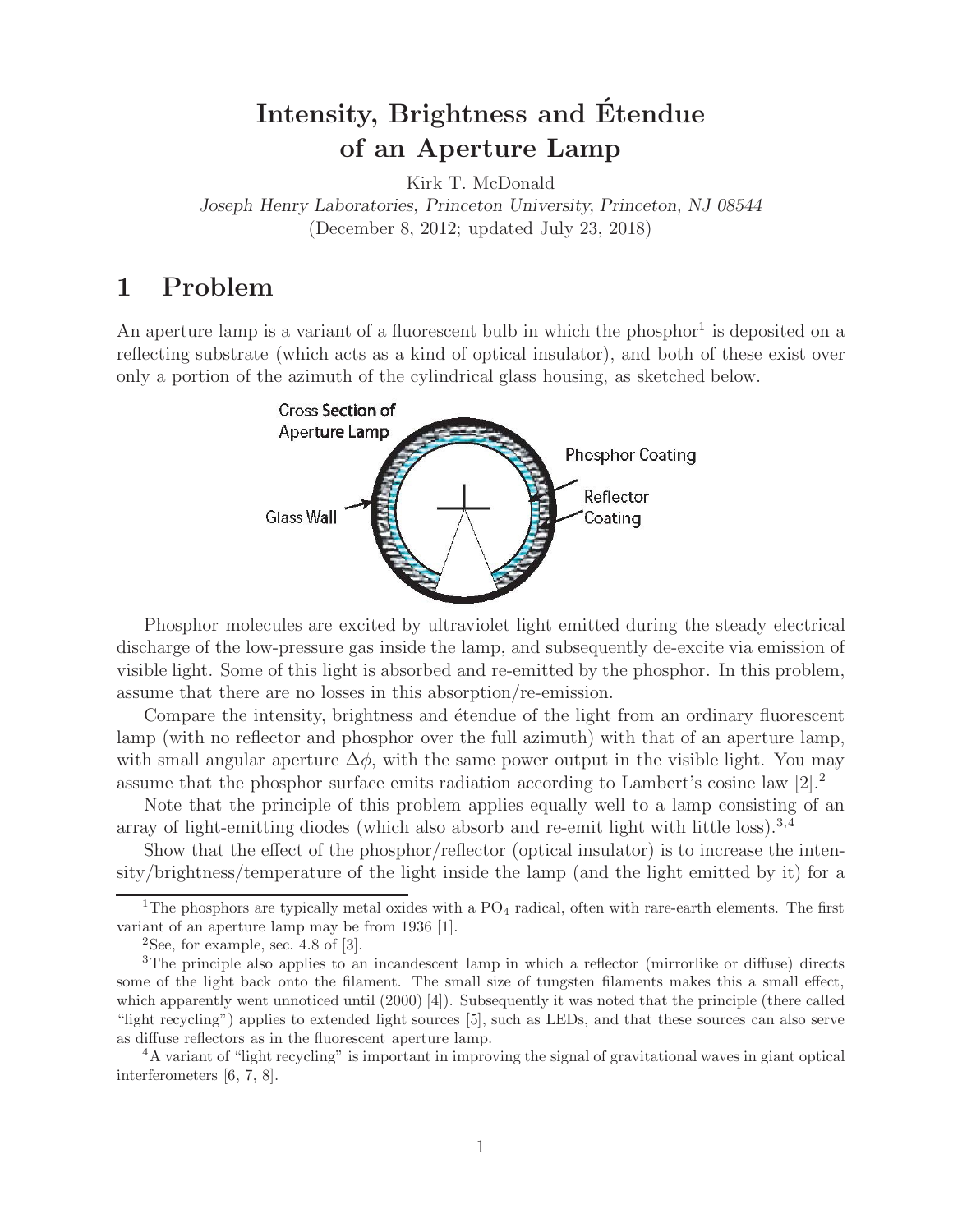given input power.<sup>5</sup>

## **2 Solution**

In this problem we suppose the lamp is infinitely long and has radius  $a$ , its wall and coatings are infinitely thin, and that its behavior can be described in only 2 spatial dimensions.

## **2.1 Intensity**

If the luminous power output of the lamp is  $P_0$ , then an "ordinary", azimuthally symmetric lamp has intensity I on a cylindrical screen at radius  $r > a$  given by,

$$
I_{\text{ordinary}}(r > a) = \frac{dP_{\text{received}}}{ds} = \frac{P_0}{2\pi r},\tag{1}
$$

where s measures distance in the azimuthal direction on screen.

For a lossless aperture lamp where the aperture has small azimuthal extent  $\Delta \phi$ , all of the luminous power exits through the aperture, and the intensity in the aperture is,

$$
I_{\text{aperture}}(r = a) = \frac{P_0}{a\Delta\phi} = NI_{\text{ordinary}}(r = a), \quad \text{where} \quad N = \frac{2\pi}{\Delta\phi}.
$$
 (2)

*On average, a photon makes*  $N = 2\pi/\Delta\phi$  *bounces (i.e., is absorbed and re-emitted* N times) *before emerging through the aperture, as confirmed on the next page.*

We now calculate the angular dependence  $dI_{\text{aperture}}(r = a, \phi)/d\theta$  of the intensity (2) that passes through the aperture, as observed far from the lamp at angle  $\theta$  to the normal through the aperture.

All the light that emerges in the interval  $d\theta$  about angle  $\theta$  was last emitted from arc ds on the glowing surface of the lamp at radius  $a$ , as shown in the figure below. That arc is at distance  $b = 2a \cos \theta$  from the aperture (noting the isosceles triangle with sides a, a and b with equal interior angles  $\theta$ ). The aperture has arc length  $\Delta s' = a\Delta\phi$ , and subtends angle  $d\theta$ with respect to the glowing arc ds. The projection  $ds'' = b d\theta = 2a d\theta \cos \theta$  of the aperture onto a circle of radius b about the arc ds is also related by  $ds'' = \Delta s' \cos \theta = a \Delta \phi \cos \theta$ , such that  $d\theta = \Delta \phi / 2^{6}$ 



<sup>&</sup>lt;sup>5</sup>The effect of the "light recycling" by the phosphor/reflector is similar to that of insulation of the walls of a house in permitting a higher internal temperature for a given heat input.

<sup>&</sup>lt;sup>6</sup>This result is not related to the fact that the arc ds is at angle  $\phi = \theta/2$  with respect to the inward normal through the aperture.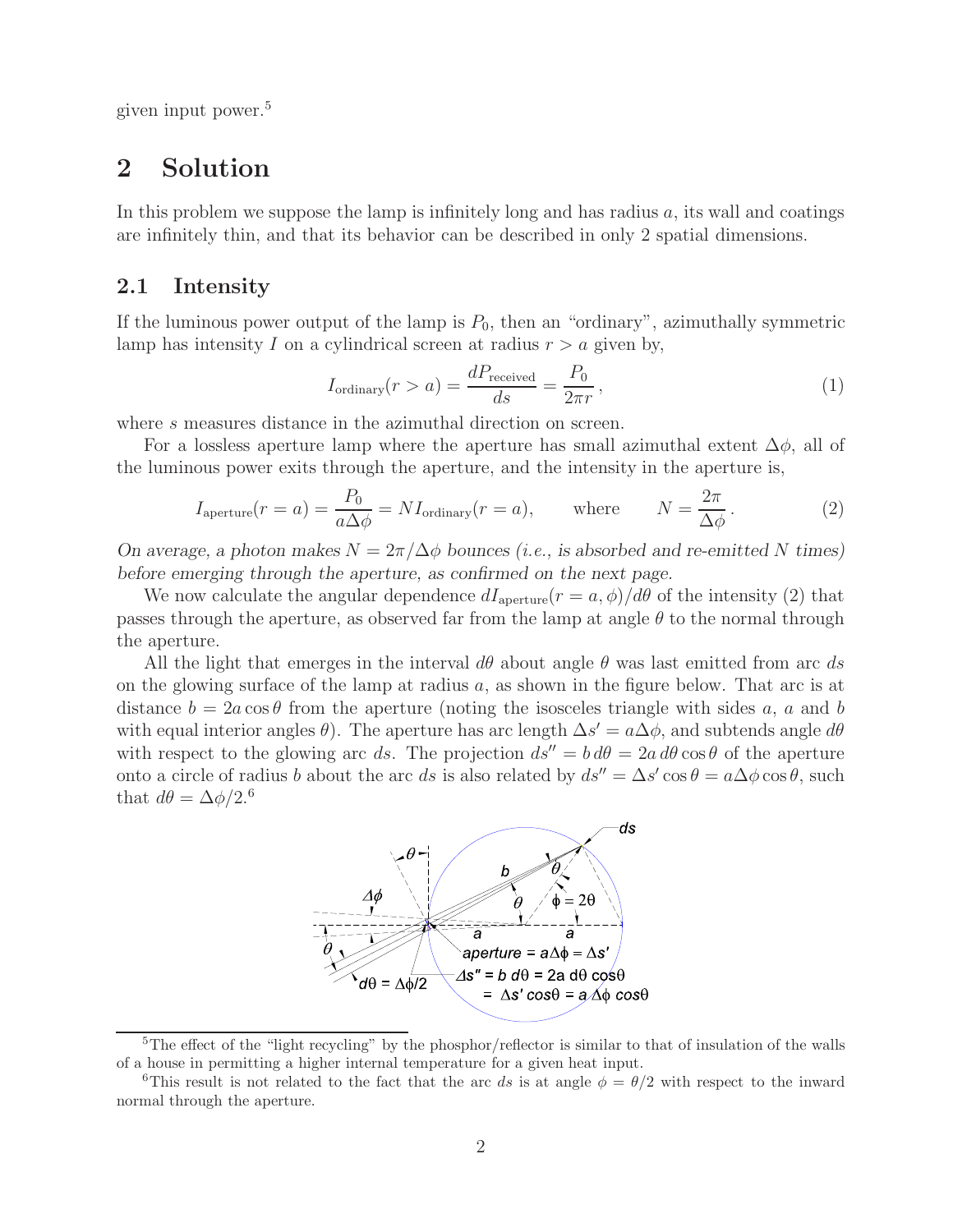Inside an aperture lamp with a small aperture, the power  $dP_{\text{phosphor}}/ds$  emitted by any arc segment ds is the same, but it is larger than  $P_0 ds/2\pi a$  because the light bounces around inside the lamp before exiting. We assume here that the angular distribution  $d^2P_{\text{phosphor}}/ds d\theta$ of the emitted light is proportional to  $\cos \theta$  over the angular range  $-\pi/2 < \theta < \pi/2$  with respect to the inward normal to the arc segment  $ds$ , *i.e.*,<sup>7</sup>

$$
\frac{d^2 P_{\text{phosphor}}}{ds \, d\theta} = \frac{\cos \theta}{2} \frac{d P_{\text{phosphor}}}{ds} \qquad \text{(Lambert's (cosine) law)}.\tag{3}
$$

Hence, the power that passes through the aperture after last being emitted on arc segment ds at angle  $\theta$  is,

$$
dP_{\text{aperture}}(r = a, \theta) = \frac{d^2 P_{\text{phosphor}}}{ds \, d\theta} \, ds \, d\theta = \frac{\cos \theta}{2} \frac{dP_{\text{phosphor}}}{ds} \, ds \, \frac{\Delta \phi}{2},\tag{4}
$$

which also follows Lambert's cosine law. The total power that passes through the aperture is then,

$$
P_{\text{aperture}} = \int dP_{\text{aperture}} = \frac{\Delta \phi}{4} \frac{dP_{\text{phosphor}}}{ds} \int \cos \theta \, ds
$$
  
= 
$$
\frac{\Delta \phi}{4} \frac{dP_{\text{phosphor}}}{ds} \int_{-\pi}^{\pi} \cos(\theta = \phi/2) \, a \, d\phi = \frac{dP_{\text{phosphor}}}{ds} \, a\Delta \phi = P_0,
$$
 (5)

and hence,

$$
\frac{dP_{\text{phosphor}}}{ds} = \frac{P_0}{a\Delta\phi}, \quad \text{and} \quad P_{\text{phosphor}} = \int \frac{dP_{\text{phosphor}}}{ds} ds = \frac{2\pi}{\Delta\phi} P_0 = NP_0. \quad (6)
$$

The result (6), that the total power emitted by the phosphor in an aperture lamp is larger by the factor  $N = 2\pi/\Delta\phi$  than that in an "ordinary" lamp, is consistent with eq. (2), yet the "wall-plug" power into the two lamps is the same. This does not violate conservation of energy, in that the light which does not immediately pass through the aperture is stored within the lamp via successive absorption and re-emission until it passes through later. This "light recycling" increases the power emitted by the phosphor, and the power passing through the aperture, compared to power emitted by the phosphor of an "ordinary" lamp.

As shown in the figure on the previous page, the aperture subtends angular range  $d\theta =$ Δφ/2 *about a segment* ds *of the phosphor at azimuth* φ*. The probability that a photon emitted by the segment ds immediately escapes through the aperture is*  $(d\theta \cos \theta)/2$  =  $(\Delta \phi \cos \theta)/4$  for a Lambert-law radiator. Averaging this probability over the range  $2\pi$  of *angle*  $\phi$  *corresponds* to averaging over the range  $\pi$  *of angle*  $\theta = \phi/2$ *, yielding*  $\Delta\phi/2\pi$  *as the probability that a photon emitted somewhere on the phosphor immediately escapes. Hence, a typical photon escapes through the aperture only after*  $N = 2\pi/\Delta\phi$  *cycles of absorption and re-emission.*

Recalling eq. (4), we note that the angular distribution of the power that emerges through the small aperture is,

$$
\frac{dP_{\text{aperture}}}{d\theta} = \frac{P_0 \cos \theta}{2} \qquad (-\pi/2 < \theta < \pi/2). \tag{7}
$$

<sup>&</sup>lt;sup>7</sup>The flux of radiation inside a cavity whose walls obey Lambert's law  $(3)$  is isotropic.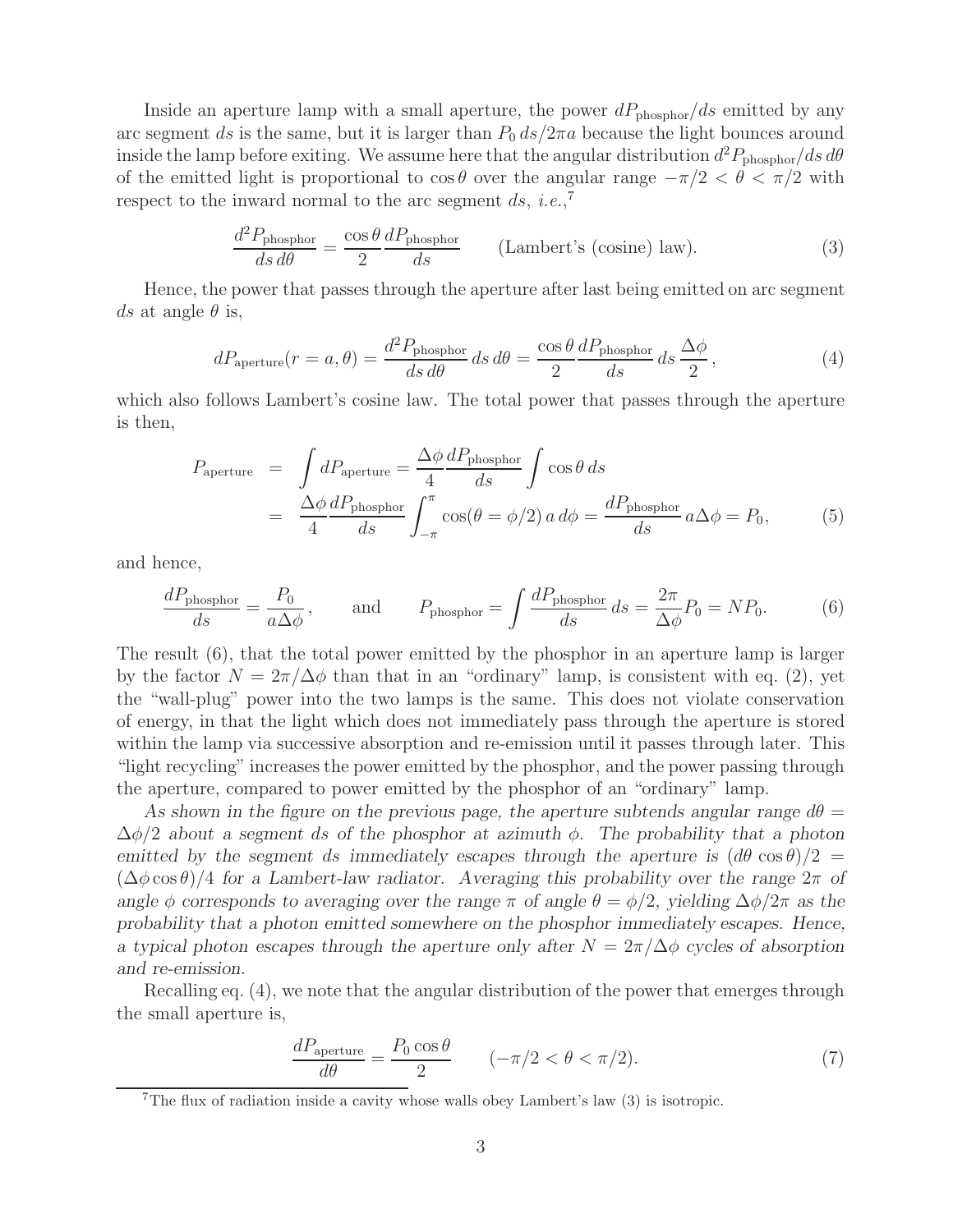If the light from the aperture lamp is intercepted by a (half) cylindrical screen of radius  $r \gg a$ , the light intensity at the screen is,

$$
I_{\text{aperture}}(r,\theta) = \begin{cases} P_0 \cos \theta / 2r & (-\pi/2 < \theta < \pi/2), \\ 0 & (\pi/2 < \theta < 3\pi/2). \end{cases} \tag{8}
$$

The intensity (8) is  $\pi$  times that of eq. (1) for an "ordinary" lamp of the same luminous power incident on a cylindrical screen of radius r centered on the lamp (rather than on the aperture). *This result was the original motivation for the development of aperture lamps.*

## **2.2 Brightness**

Another quantity of interest in optical systems is brightness. If a lamp is used to illuminate a sheet of paper, we colloquially speak of the brightness of the paper, which is a diffuse  $\approx$ Lambertian) reflector of the light incident upon it. As such, the brightness of a region of the paper is proportional to the power incident upon it, *i.e.*,

$$
Brightnesspaper \propto \frac{dPincident}{dArea} \,. \tag{9}
$$

If the light source has a fixed power output, the brightness of the paper can be increased by concentrating/focusing the light on the paper by a lens or a reflector, *etc.*

The brightness of the paper can be increased because the paper is a diffuse reflector of light, rather than a mirror.

It is customary (although perhaps confusing) in optics to speak also of the brightness of a "beam" of light, where a beam is a flow of optical energy (light) that has an axial symmetry, limited extent transverse to the optic axis, and all axial momentum components with the same sign. A beam can have can have arbitrary time dependence, although in optics (and in this note) it is generally assumed that beams are steady in time. The brightness B (or radiance  $L$ ) of a beam two or three dimensions is defined such that the brightness of a Lambertian surface is independent of  $\theta$ ,<sup>8</sup>

$$
B_{2-\mathrm{d}} = \frac{1}{\cos\theta} \frac{d^2 P}{ds d\theta}, \quad \text{and} \quad B_{3-\mathrm{d}} = \frac{1}{\cos\theta} \frac{d^2 P}{d \text{Area } d\Omega}, \tag{10}
$$

where  $P$  is power, the arc segment  $ds$  and the area element  $d$ Area are perpendicular to the optic axis, and angle  $\theta$  is with respect to that axis.<sup>9</sup> The brightness B of eq. (10) is in general a function of angle  $\theta$ ; often THE brightness of the beam is taken to be the value of B at  $\theta = 0$  with respect to the optic axis.

$$
B_{\text{paper}} = \frac{1}{\cos\theta} \frac{d^2 P_{\text{reflected}}}{d \text{Area } d\Omega} = \frac{1}{\cos\theta} \frac{d P_{\text{reflected}} \cos\theta}{\pi d \text{Area}} = \frac{d P_{\text{reflected}}}{\pi d \text{Area}} = \frac{d P_{\text{incident}}}{\pi d \text{Area}}.
$$
(11)

Although  $B_{\text{paper}}$  can be increased by focusing the incident light on the paper, the "brightness theorem" discussed in sec. 2.3 tells us that  $B_{\text{paper}} < B_{\text{incident}}$ .

<sup>&</sup>lt;sup>8</sup>Radiation inside a "black" cavity is isotropic, such that the power incident on the cavity surface at angle  $\theta$  to its inward normal varies as  $\cos \theta$ .<br><sup>9</sup>Following eq. (10), we can define the 3-d brightness of light reflected from Lambert's-law paper as,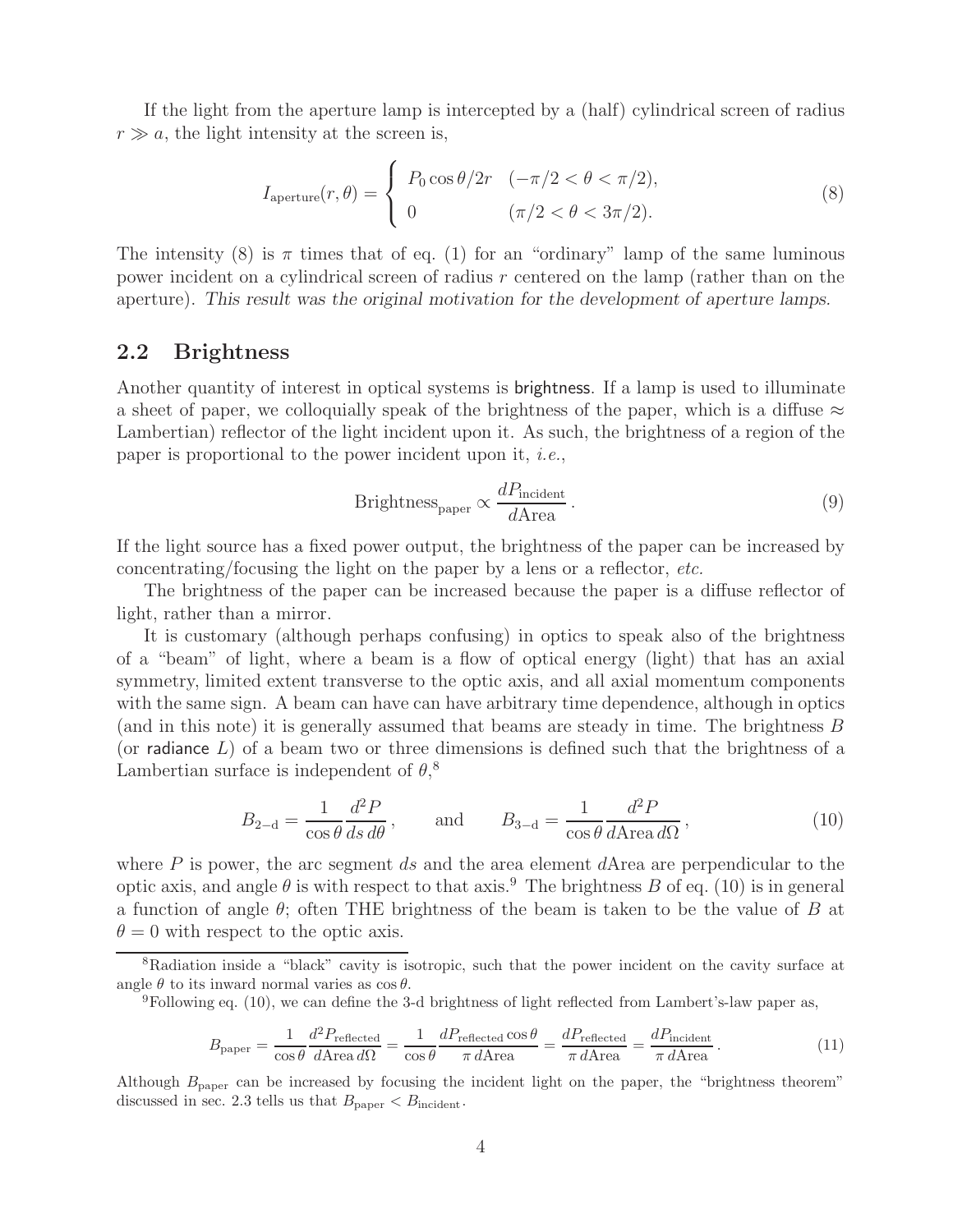According to definition (10) the brightness of the phosphor surface inside the aperture lamp is, recalling eqs. (3) and (6),

$$
B_{\text{phosphor}} = \frac{1}{\cos \theta} \frac{d^2 P_{\text{phosphor}}}{ds \, d\theta} = \frac{P_0}{2a \Delta \phi} \qquad \text{(aperture lamp)}.
$$
 (12)

For comparison, the outward brightness of the phosphor at radius a of an "ordinary" lamp is, using eq.  $(1)$ ,

$$
B_{\text{ordinary}} = B_{\text{phosphor}} = \frac{1}{\cos \theta} \frac{dP_{\text{phosphor}}}{ds} \frac{\cos \theta}{2} = \frac{P_0}{4\pi a} \,. \tag{13}
$$

The light emerging from the lamp is spread over the full azimuthal range  $2\pi$  in case of an "ordinary" lamp, and range  $\pi$  in case of an aperture lamp. In neither case is this behavior much like that of a "beam", but we can define an optic axis for an aperture lamp to be at any angle  $\theta$  about the center of the aperture, measured with respect to the ray from the center of the lamp through the aperture. The brightness  $B_{\text{aperture}}(\theta)$  on the surface of the aperture of size  $ds = a\Delta\phi$  follows from eq. (8) as,

$$
B_{\text{aperture}}(\theta) = \frac{1}{\cos \theta} \frac{d^2 P_{\text{aperture}}}{ds \, d\theta} = \frac{1}{a \Delta \phi \cos \theta} \frac{d P_{\text{aperture}}}{d\theta} = \frac{P_0}{2a \Delta \phi} = B_{\text{phosphor}}.
$$
 (14)

*The brightness (14) of the aperture of an aperture lamp is greater than the surface brightness (13) of "ordinary" lamp with the same power output*  $P_0$  *by the factor*  $N = 2\pi/\Delta\phi$ , *i.e.*,  $B_{\text{aperture}} = NB_{\text{ordinary}}$ *. This is because a photon emitted by the phosphor immediately leaves an "ordinary" lamp, but is absorbed and re-emitted by the phosphor an average of* N *times before it finally escapes through the aperture of an aperture lamp. In language suggested by [4], the light is "recycled" (stored) inside the aperture lamp for*  $N$  *"lifetimes"* of  $2\sqrt{2}a/\pi c = 0.9a/c =$  average transit time of a photon across the lamp of radius a *if emitted isotropically from the surface, where* c *is the speed of light.*<sup>10</sup>

A segment  $ds'$  on a distant cylindrical surface of radius  $r \gg a$  at angle  $\theta$  to the normal to the aperture subtends angle  $d\theta = ds'/r$  with respect to the aperture, intercepts power  $dP = (ds'/r)dP_{\text{aperture}}/d\theta = (ds'/r)(1/2)P_0 \cos\theta$ . The angular range  $d\theta'$  of this radiation with respect to the segment is  $d\theta' = a\Delta\phi\cos\theta/r$  at angle  $\theta' = 0$  with respect to the normal to the segment  $ds'$ , so the brightness at the distance segment is,<sup>11</sup>

$$
B(r,\theta) = \frac{1}{\cos\theta'} \frac{d^2 P}{ds' d\theta'} = \frac{(ds'/r)(1/2)P_0 \cos\theta}{ds'(a\Delta\phi\cos\theta/r)} = \frac{P_0}{2a\Delta\phi} = B_{\text{phosphor}} = B_{\text{aperture}}.
$$
 (15)

<sup>10</sup>A common example of "light recycling" is a pair of "ordinary" fluorescent lamps in close proximity. Light from one lamp that is incident on the other results in absorption and re-emission by the phosphor, which increases the brightness of both lamps, particularly in the regions of their surfaces closest to one another. See the discussion related to Fig. 2 of [4].

<sup>&</sup>lt;sup>11</sup>An early statement of this "brightness theorem" was given in [9] (1888).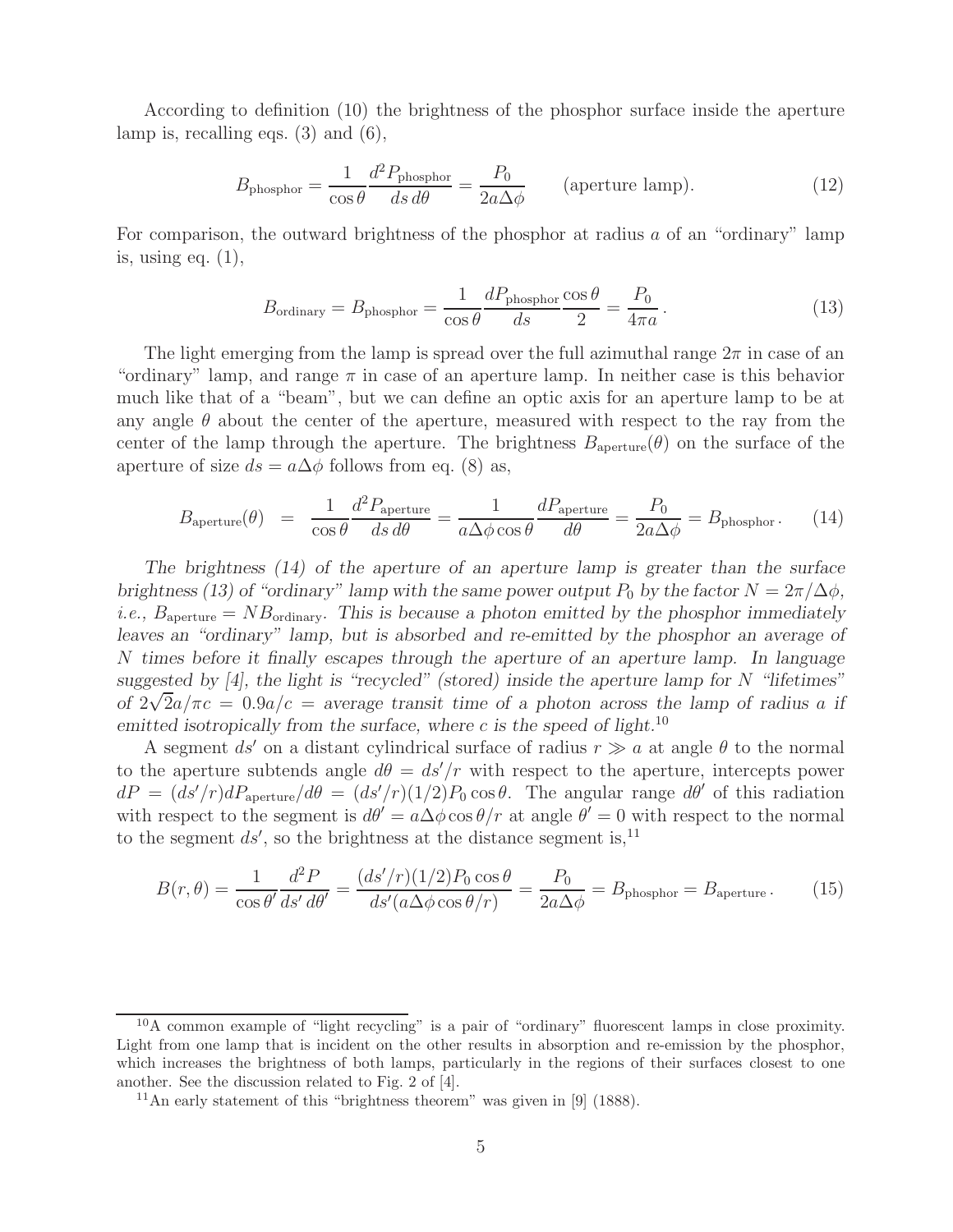## **2.3 Etendue ´**

The result (15) illustrates the lore that "brightness" is an invariant in lossless optical systems for which diffraction can be ignored (as assumed in this note). The underlying notion is conservation of energy (or conservation of number of rays, as in the original statement by Lagrange  $[10]$ . Namely, if a set of rays emanate from an object of height h within some angle  $\theta$  to the optic axis of a (2-d) lens of height h'' at distance r, and are focused to an image of height  $h' = r'h/r$  at distance r from the lens, as shown below, then  $h'' = 2r \sin \theta/2 =$  $2r' \sin \theta'/2$ , so  $h\theta = h'\theta'$  for small angles.



If there is no loss of energy (or rays) in the system the emitted power  $P$  equals the received power  $P'$  and the object and image brightnesses are related by,

$$
B = \frac{P}{h\theta} = \frac{P'}{h'\theta'} = B'.
$$
\n(16)

An image in an optical system can be bigger than the object, but not brighter. However, this version of the "brightness theorem" holds only for imaging optical systems.

In eq. (16) the numerators and the denominators of the fractions are separately equal. The equality of the numerators is due to conservation of energy, while the equality of the denominators is a geometric result of imaging optics. The latter is noteworthy, and has led to the notion of conservation of **étendue**,<sup>12</sup>  $\epsilon$ , where in a medium of index of refraction n the ´etendue (geometric extent) is,

$$
d^2\epsilon_{2-d} = n\cos\theta \,ds \,d\theta, \qquad d^2\epsilon_{3-d} = n^2\cos\theta \,d\text{Area}\,d\Omega,\tag{17}
$$

and brightness can now be written as,

$$
B_{2-d} = \frac{1}{\cos \theta} \frac{d^2 P}{ds d\theta} = \frac{d^2 P}{d^2 \epsilon_{2-d}}, \quad \text{and} \quad B_{3-d} = \frac{1}{\cos \theta} \frac{d^2 P}{d \text{Area } d\Omega} = \frac{d^2 P}{d^2 \epsilon_{3-d}}.
$$
 (18)

A geometrical-optics argument for the conservation of étendue in 2-d systems can be given using the figure on the next page. The premise is that all the power  $d^2P$  (*i.e.*, all the

<sup>&</sup>lt;sup>12</sup>The more complete French technical term is l'étendue géométrique du faisceau, the geometric extent of beams. The French word étendue (area, extent, range) may have first appeared in English in the technical context of eq. (17) in the English abstract of the French paper [11], and next in sec. E of the review [12] which also may be the first application of Liouville's theorem to optics. Use of the name étendue was discouraged in [13] and is not common except in the literature of light concentrators.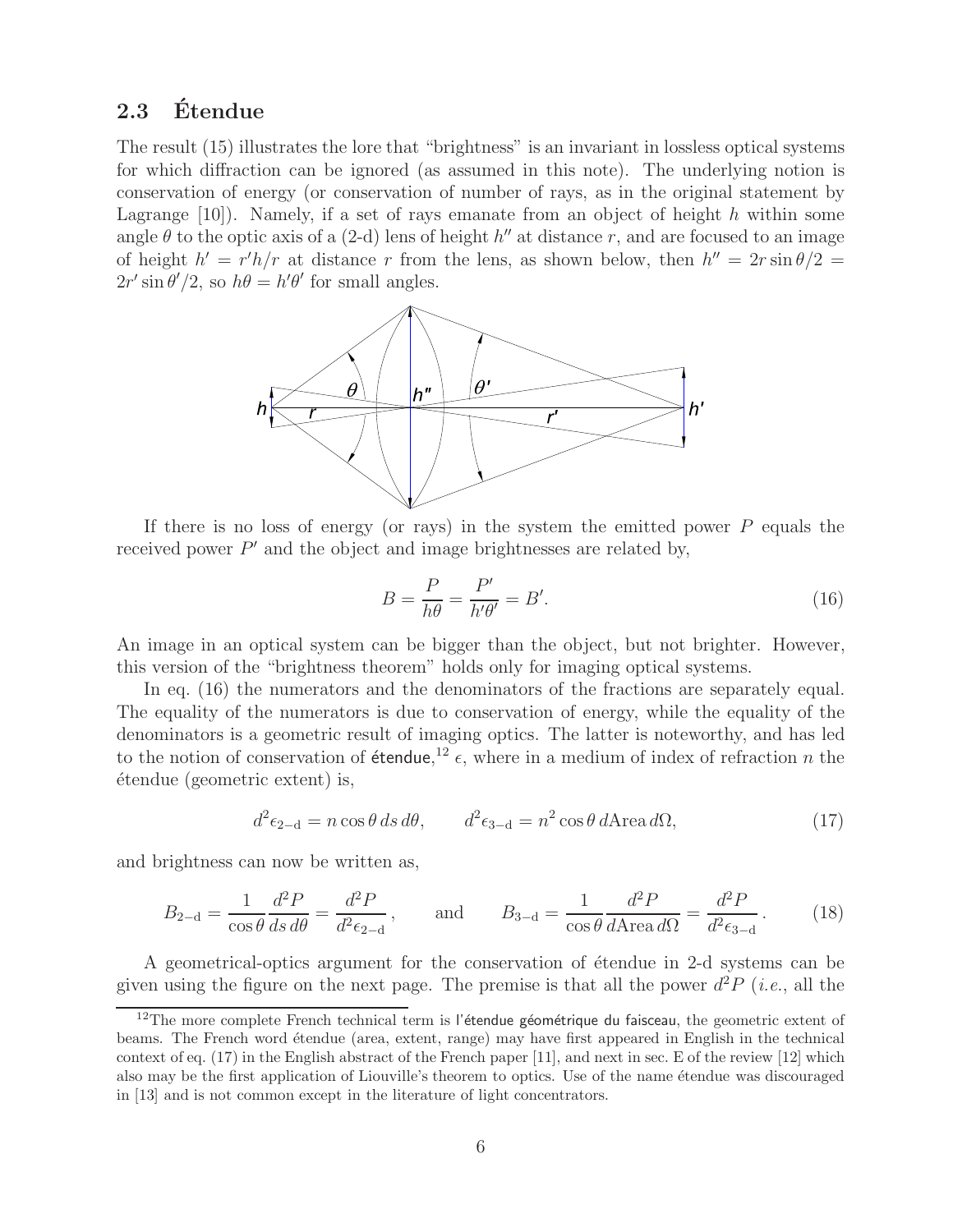rays) emitted by (or passing through) surface ds within some narrow angular range  $d\theta$  about angle  $\theta$  to the normal to ds are intercepted by (or pass through) surface ds'. To illustrate the role of the index of refraction in the definition of étendue, we suppose that surface  $ds'$  lies on the interface between media of indices  $n_1$  and  $n_1$ , where surface ds is within the medium of index  $n_1$ .



We see that the angular range  $d\theta$  of the power emitted by surface ds is given in terms of properties of the intercepting surface  $ds'$  as,

$$
d\theta = \frac{ds'\cos\theta'}{r},\qquad(19)
$$

where  $r$  is the distance between the midpoints of the two surfaces, and that the angular range  $d\theta'$  of this power about angle  $\theta'$  with respect to the normal to the intercepting surface  $ds'$  is (ignoring reflections at the surfaces of the lens) given by,

$$
d\theta' = \frac{ds\cos\theta}{r}.
$$
\n(20)

Hence, the brightness of this power at the two surfaces (in the same medium) is related by,

$$
B = \frac{1}{\cos\theta} \frac{d^2 P}{ds d\theta} = \frac{r d^2 P}{\cos\theta ds ds' \cos\theta'} = \frac{1}{\cos\theta'} \frac{d^2 P}{ds' d\theta'} = B',\tag{21}
$$

and the  $\acute{e}$ tendues are the same,

$$
d^2\epsilon = n_1 \cos \theta \, ds \, d\theta = n_1 \cos \theta' \, ds' \, d\theta' = d^2\epsilon'.\tag{22}
$$

It is also clear that a (lossless) mirror reflection does not change the étendue or the brightness,

$$
d^2 \epsilon'_{\text{reflected}} = d^2 \epsilon', \qquad \text{and} \qquad B_{\text{in}} = \frac{d_{\text{in}}^P}{d^2 \epsilon'} = \frac{d_{\text{reflected}}^P}{d^2 \epsilon'_{\text{reflected}}} = B_{\text{mirror reflection}}.
$$
 (23)

Furthermore, as the power passes across the interface between the two media, the rays obey Snell's law,  $n_1 \sin \theta' = n_2 \sin \theta''$ , so that the small angular ranges  $d\theta'$  and  $d\theta''$  are related by,

$$
n_1 \cos \theta' d\theta' = n_2 \cos \theta'' d\theta''.
$$
\n(24)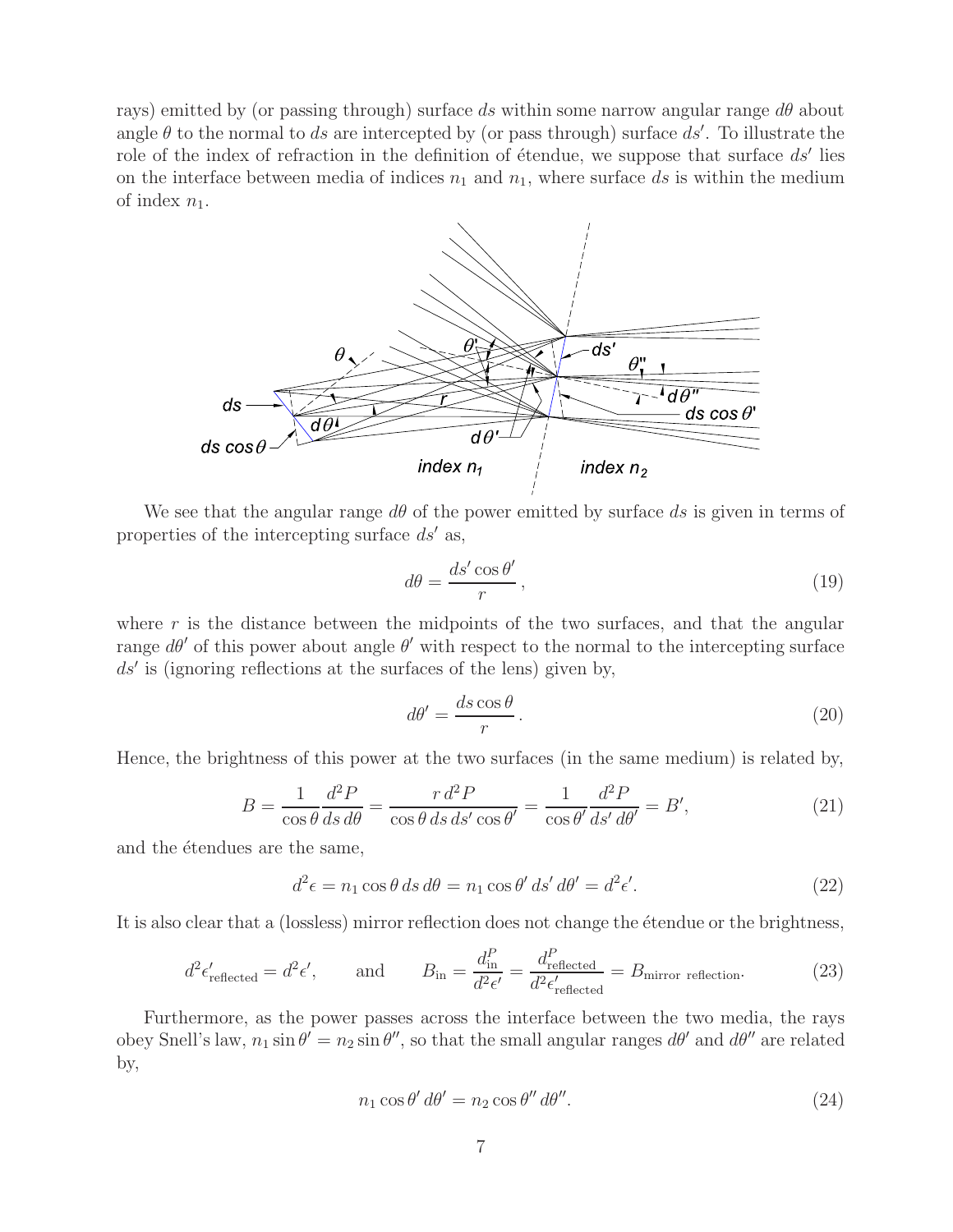Since  $ds' = ds''$  for the surface element on the interface, we have that,

$$
d^{2}\epsilon'' = n_{2}\cos\theta''\,ds''\,d\theta'' = n_{1}\cos\theta'\,ds'\,d\theta' = d^{2}\epsilon' = d^{2}\epsilon.
$$
\n(25)

The power incident on the interface is partly reflected and partly transmitted,  $d^2P_{\text{in}} =$  $d^2P_{\text{reflected}} + d^2P_{\text{transmitted}}$ , so brightness is conserved at the interface in the sense that,

$$
B_{\rm in} = \frac{d^2 P_{\rm in}}{d^2 \epsilon} = \frac{d^2 P_{\rm in}}{d^2 \epsilon'} = \frac{d^2 P_{\rm reflected}}{d^2 \epsilon'_{\rm reflected}} = \frac{d^2 P_{\rm transmitted}}{d^2 \epsilon''} = B_{\rm reflected} + B_{\rm transmitted} \,. \tag{26}
$$

#### **2.3.1 Can a Reflector Increase Optical Brightness?**

Lenses and reflectors are often used with light sources to increase the amount of light delivered into some distant area. If that area is a diffuse reflector, its optical brightness is thereby increased. However, the optical brightness of the beam of light incident on that area is not increased by the lens, as argued above. When a "back" reflector is used and the reflected light passes around source, light is added to the "forward" beam, but along different rays than those emitted directly "forward" from the lamp. This extends that range of angles for which the brightness of the source is defined (and increases the amount of light delivered into the distant area), but it does not increase the brightness of the direct "forward" beam.

In addition, there is the possibility that a ray emitted "backwards" from the source is reflected back onto the source and passes through it, adding to the light from the source in the "forward" direction. This process would increase the optical brightness of the "forward" beam of light from the source. Most light sources are not transparent to their own radiation, so that this mechanism of enhancement of optical brightness is little realized in practice. However, light that is reflected back onto the source and absorbed by it can be reradiated, with some of the reradiation emitted into the "forward" beam, thereby enhancing its optical brightness. This process is the conceptual precursor to that of an aperture lamp.

### **2.3.2 Etendue and an Aperture Lamp ´**

Returning to the example of an aperture lamp of radius a and small angular aperture  $\Delta\phi$ , all in media with index  $n = 1$ , we consider a segment ds on the phosphor at distance b from the aperture ds', and the segment ds''' on a distant screen at  $r \gg a$  that intercepts the light emitted by segment ds which passes through the aperture.

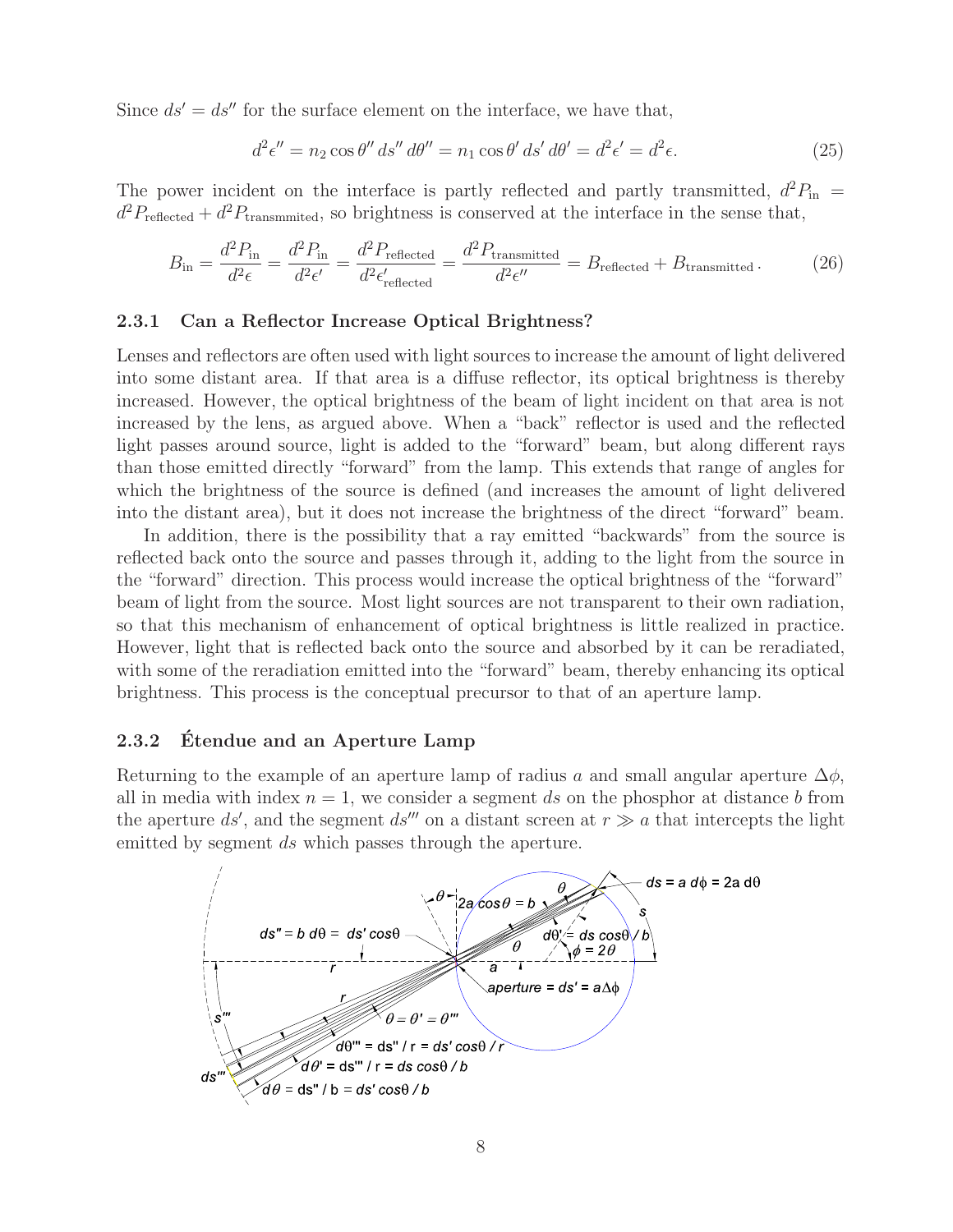The angular extents  $d\theta$ ,  $d\theta'$  and  $d\theta'''$  of this light are related by,

$$
d\theta = \frac{ds' \cos \theta}{b}, \qquad d\theta' = \frac{ds \cos \theta}{b} = \frac{ds'''}{r}, \qquad \text{and} \qquad d\theta''' = \frac{ds' \cos \theta}{r}, \tag{27}
$$

from which we learn that  $ds''' = r ds \cos\theta/b$  (rather than  $ds''' = r ds/b$  as might naïvely be expected if we think of the aperture as a pinhole  $lens^{13}$ ). Hence, the étendues are related by,

$$
d^2\epsilon = \cos\theta \, ds \, d\theta = \frac{ds \, ds' \, \cos^2\theta}{b} = \cos\theta' \, ds' \, d\theta' = d^2\epsilon' = \frac{ds''' \, ds' \, \cos\theta}{r} = ds''' \, d\theta''' = d^2\epsilon''' ,
$$
 (28)

noting that  $\theta = \theta' = \theta'''$  and that the light incident on element  $ds''''$  is at zero angle to its normal.

We can also consider the total étendue  $\epsilon$  of the phosphor,  $\epsilon'$  of the aperture, and  $\epsilon'''$  of the distant screen,

$$
\epsilon = \int \int d^2 \epsilon = \int_{-\pi a}^{\pi a} ds \int_{-\pi/2}^{\pi/2} \cos \theta \, d\theta = 2\pi a \int_{-1}^{1} d \sin \theta = 4\pi a,\tag{29}
$$

$$
\epsilon' = \int \int d^2 \epsilon' = \int_0^{a \Delta \phi} ds' \int_{-\pi/2}^{\pi/2} \cos \theta' d\theta' = a \Delta \phi \int_{-1}^1 d \sin \theta = 2a \Delta \phi,
$$
 (30)

$$
\epsilon''' = \int \int d^2 \epsilon''' = \int_{-\pi r/2}^{\pi r/2} ds''' \int_0^{a \Delta \phi \cos \theta'''/r} d\theta''' = a \Delta \phi \int_{-\pi r/2}^{\pi r/2} \frac{ds'''}{r} \cos \frac{s'''}{r} = 2a \Delta \phi, (31)
$$

where in eq. (31) we noted that  $\theta''' = s'''/r$ . We should also note that the total étendue  $\epsilon$ of the phosphor is much larger than the étendue  $\epsilon_{\text{output}}$  of the light emitted by the phosphor which passes through the aperture,

$$
\epsilon_{\text{output}} = \int \int_{\text{output}} d^2 \epsilon = \int_{-\pi a}^{\pi a} ds \int_{\theta}^{\theta + a \Delta \phi \cos \theta/b} \cos \theta d\theta = a \Delta \phi \int_{-\pi a}^{\pi a} \frac{ds}{2a} \cos \frac{s}{2a} = 2a \Delta \phi
$$
\n
$$
= \epsilon' = \epsilon'', \tag{32}
$$

recalling that the aperture subtends angle  $a\Delta\phi\cos\theta/b = (1/2)\Delta\phi$  and that  $\theta = \phi/2 = s/2a$ .

The brightness of the aperture lamp is  $B = NP_0/\epsilon = P_0/\epsilon_{\text{output}} = P_0/\epsilon' = P_0/\epsilon'''$  $P_0/2a\Delta\phi$ , as found previously in eq. (15).

Hence, **the aperture lamp obeys the brightness theorem** in the sense that the brightness and ´etendue of light at a distance cylinder is the same as the brightness and ´etendue of the light emitted by phosphor into the aperture. However, **the brightness**  $P_0/2a\Delta\phi$  of the phosphor inside an aperture lamp is much greater than the brightness  $P_0/4\pi a$  of the phosphor inside an "ordinary" lamp of the same lu**minous power output**. Hence, the interest in the present example is that while brightness is invariant during optical transport, the initial brightness can be increased by the "trick" of "recycling" light back onto the initial emitting surface such that each emitted photon contributes many times to the photometric measure of brightness.

*There are (at least) two ways to think about the beneficial effect of "light recycling".*

<sup>&</sup>lt;sup>13</sup>When considering the geometry of finite surface elements ds and  $ds'$ , as in the figure above, some rays emanating from ds which pass through the aperture  $ds'$  are outside the element  $ds''$ , while this is not the case in the limit of "infinitesimal" elements.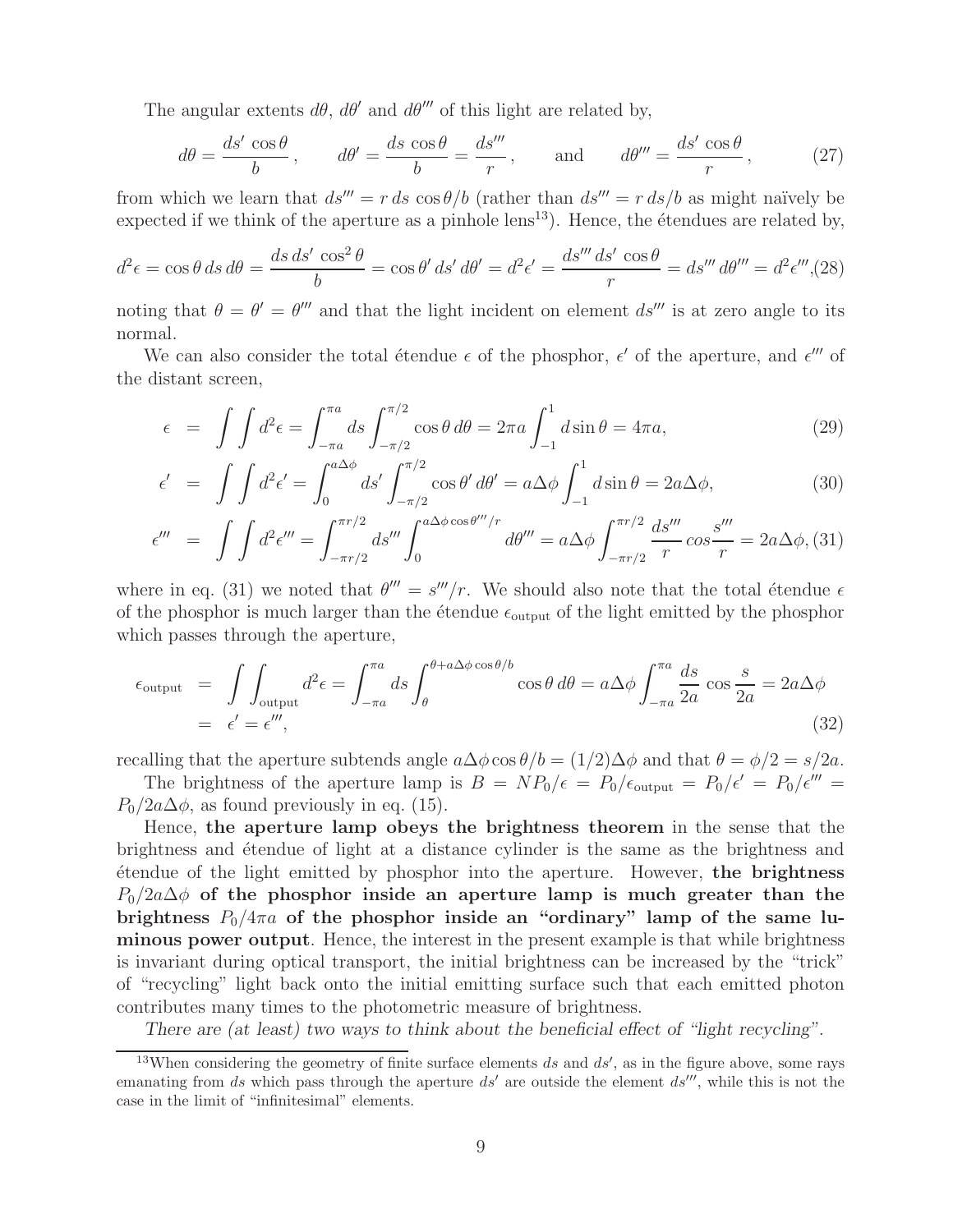*1. If we focus on the phosphor inside the aperture lamp, we note in eq. (6) that the effect of "light recycling" is to increase the power emerging from the phosphor by the factor* N *= number of times each photon is "recycled" before it emerges through the aperture of the lamp. However, the "recycling" has no effect on the étendue into which light from the phosphor is emitted, so the brightness of the phosphor is* N *times large in an aperture lamp than in an "ordinary lamp". Then, the brightness at the aperture, and on a distant screen are the same as that of the phosphor, in accordance with the "brightness theorem", and these are all* N *times larger than the brightness at the surface of an "ordinary" lamp, and at a screen distant therefrom.*

*If the phosphor did not "recycle" the light that strikes it, and simply absorbed it, the output power of the lamp would be reduced by a factor*  $\Delta\phi/2\pi$ *, and the output brightness would be*  $(P_0\Delta\phi/2\pi)/\epsilon_{\text{output}} = P_0/4\pi a$ , which is the same as that of an *"ordinary" lamp.*

*2. If instead we focus on the aperture of the aperture lamp, we note that all of the output power*  $P_0$  *of the lamp flows through the aperture, and into étendue*  $2a\Delta\phi$ *.* In contrast, the power emerging from an "ordinary" lamp flows into étendue  $4\pi a$ . *From this perspective, the brightness*  $P_0/2a\Delta\phi$  *of the aperture lamp is greater than the brightness*  $P_0/4\pi a$  *of an "ordinary" lamp by the factor*  $N = 2\pi/\Delta\phi$  *because the photons are "recycled" inside the lamp an average of* N *times until they finally emerge through the aperture whose azimuthal extent is only*  $\Delta\phi/2\pi$  *of the total possible.* 

In this view, the *étendue of the photons which emerge from the lamp is smaller by the factor*  $1/N = \Delta\phi/2\pi$  *compared to that of all photons emitted by the phosphor, and to that of photons emerging from an "ordinary" lamp. This is not a violation of* "conservation of étendue", as the comparison involves different "beams", rather than *different places in a single "beam". Indeed, eq. (32) shows that the étendue of the output "beam" is conserved from place to place in an aperture lamp.*

For additional insight as to how/why the brightness of the phosphor can be increased by "light recycling", we consider the relation between étendue and emittance in the following section.

#### 2.3.3 Etendue, Hamilton, Liouville, and Emittance

In the 2-d étendue,  $d^2 \epsilon = \cos \theta \, ds \, d\theta$ , we note that  $\cos \theta \, d\theta = d \sin \theta$ , so if the element ds lies along, say, the  $x$ -axis, the étendue can be written as,

$$
d^2 \epsilon = \frac{dx \, dp_x}{p} \,,\tag{33}
$$

where  $p_x = p \sin \theta$ ,  $p = \hbar k = 2\pi \hbar / \lambda$  is the momentum of a photon of the light of wavelength  $\lambda$ , and  $\hbar = h/2\pi$  with h being Planck's constant. Similarly, the power  $d^2P$  can be written as,

$$
d^2P = \hbar\omega \frac{dN}{dt},\qquad(34)
$$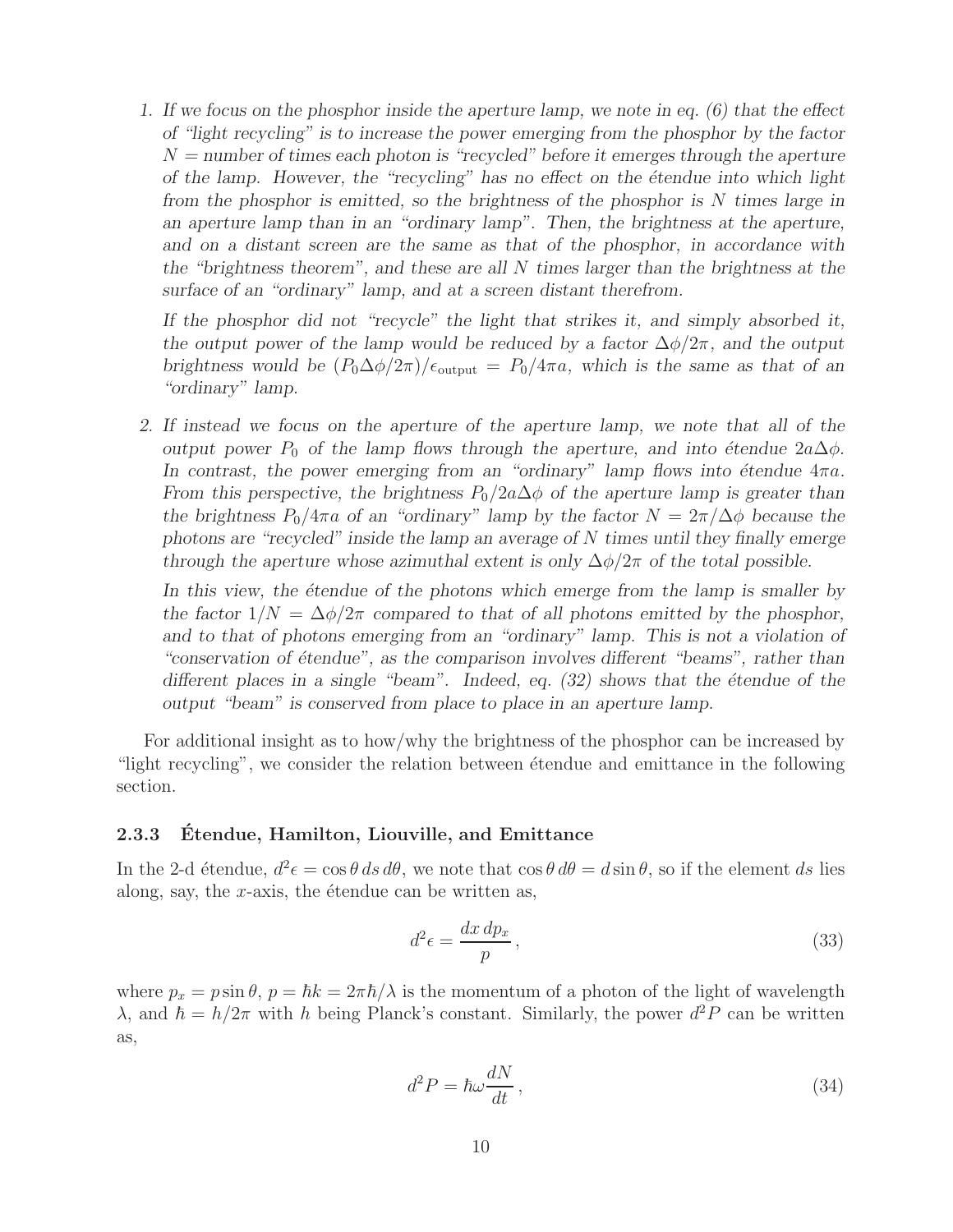where  $\omega = 2\pi f$  is the angular frequency of light, and  $dN/dt$  is the number of photons that cross the element  $dx$  each second. Then, the brightness of the light beam can be written as,

$$
B = \frac{d^2 P}{d^2 \epsilon} = \frac{\omega}{k} \frac{dN/dt}{dx \, dp_x} = \frac{v_{\text{phase}} dN/dt}{dx \, dp_x},\tag{35}
$$

where the phase velocity is  $v_{phase} = \omega/k = c/n$ , c is the speed of light in vacuum and  $n(\omega)$ is the index of refraction.

The quantity  $dx dp_x$  is an element of (transverse) phase space, where the latter is the space  $(x, z, p_x, p_z)$  that is considered in 2-d Hamiltonian dynamics [14] (with z being considered here as the longitudinal coordinate). Thus, the optical brightness  $B$  is proportional to the density of photons in transverse phase space  $(x, p_x)$ .

A famous theorem in classical dynamics is that the extent of a phase space occupied by a system is invariant under time evolution for systems that can be described by a Hamiltonian function (and the time evolution described by a "canonical transformation".<sup>14,15</sup> This important result is ascribed to Liouville [18] (who preceded Hamilton and never actually proved "Liouville's theorem", as discussed in [19]).

The relation between classical dynamics and geometrical (ray) optics is not self evident.<sup>16</sup> No such connection was made by Hamilton.<sup>17</sup> The first connection between Liouville's theorem and beams of particles seems to have been made by Swann in 1933 [22] when considering electrons in the Earth's ionosphere. The first discussion of Liouville's theorem in relation to optical systems may be by Joyce in 1974 [12] (which also seems to be the first use of the term étendue in an English-language paper).<sup>18</sup>

System with losses and/or diffuse reflectors cannot be described by a Hamiltonian function, so care is required in applying Liouville's theorem, and conservation of étendue, to them. Once light has left the surface of the phosphor (or other diffuse reflector), the light obeys Hamiltonian dynamics (if losses can be ignored) and its theorems apply. However,

<sup>17</sup>Although Hamilton is associated with sophisticated developments in geometrical (ray) optics ( $\approx$  1840), following the spirit of Fermat and Newton that light is a particle phenomenon, he never made a connection between his theories of optics and his theories of the dynamics of massive systems. A brief review of this connection is given, for example, in sec. 2.1 of [17].

<sup>18</sup>The first mention of phase space in relation to an optical system may be in footnote 3 of the 1952 paper by Garwin  $[23, 24]$  on collection of Cerenkov light in "adiabatically" tapered plastic light guides, although the argument there is "thermodynamic" rather than in the spirit of Hamilton/Liouville. The use of Hamiltonian methods in light collection problems was advocated by Winston in 1970 [25], following earlier suggestions by Luneberg [20]; however these works emphasized conservation of angular momentum rather than the invariance of density in phase space. The application of Liouville's theorem to optical was perhaps taken for granted only after 1978 [26].

<sup>&</sup>lt;sup>14</sup>A succinct summary of this lore is given in sec. 46 of [15]. Not only is an element  $dx dp_x dy dp_y dz dp_z$  in 6d phase space conserved by canonical transformations, but also elements such as  $dx dp_x$  and  $dx dp_x dy dp_y$ in 2-d and 4d subspaces are conserved.

<sup>15</sup>A misunderstanding in, for example, Appendix A.3 of [16] is that Liouville's theorem is "statistical", and therefore somehow "fundamentally different" from conservation of étendue in optics. However, "proofs" of Liouville's theorem (as in [15]) discuss the evolution of volumes in phase space; application to statistical mechanics can be made thereafter, while the theorem itself is purely geometrical.

<sup>&</sup>lt;sup>16</sup>It is sometimes claimed that the connection was made in the 1944 lectures by Luneberg [20], which include an extensive discussion of Hamiltonian optics [21], but which never mention the theorem of Liouville, and which fail to note that the Jacobian of eq. (20.11) is unity according to that theorem.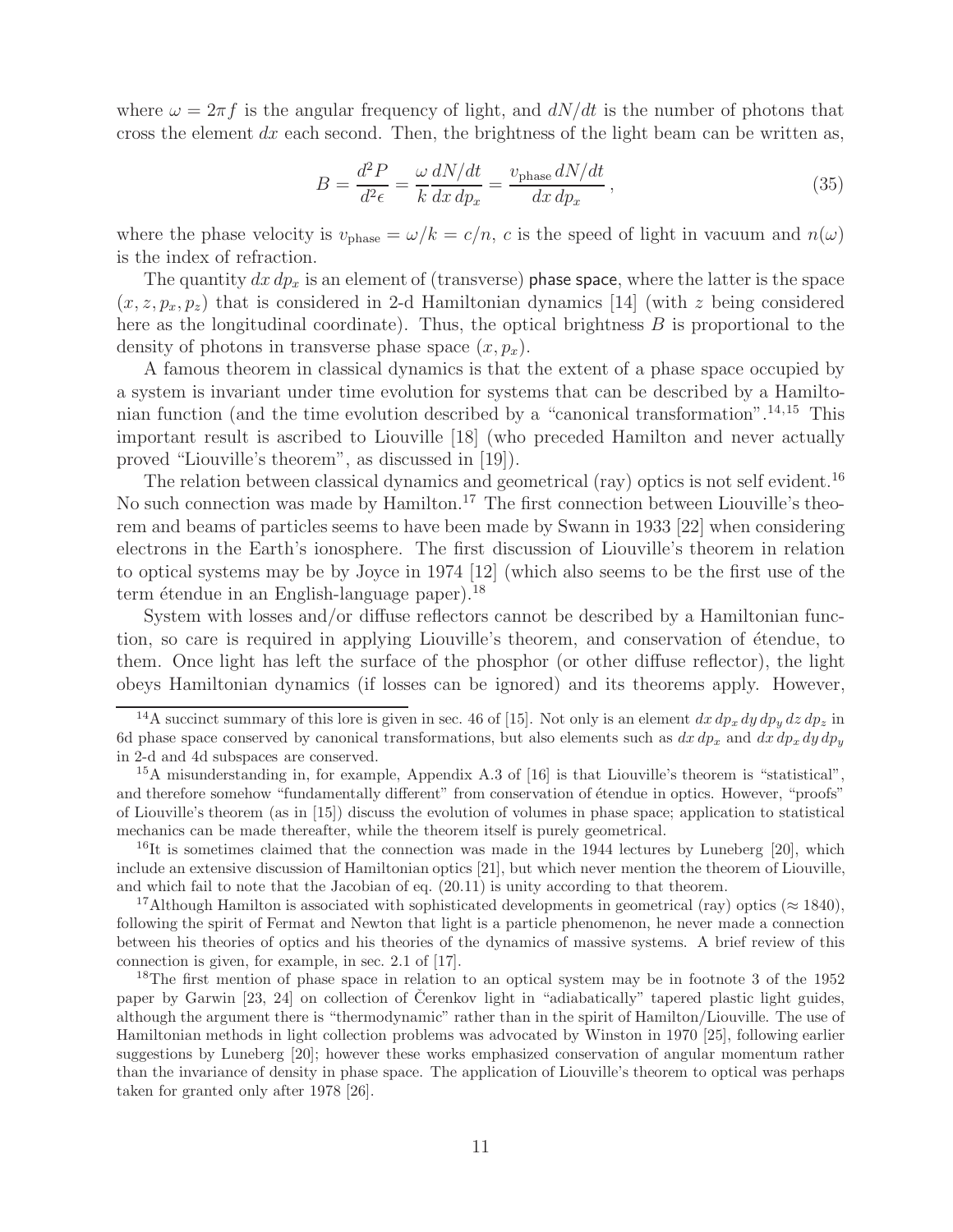these theorems do not apply to the process of diffuse reflection (absorption from one angle and emission at a random angle).

We noted at the beginning of sec. 2.2 that the brightness of a diffusely reflecting surface is not simply related to the brightness of an optical beam incident upon it. In the case of an aperture lamp, we have seen in eq. (15) that the brightness of the light at large distance  $r \gg a$  is the same as that at the aperture, and also the same as that of the phosphor,

$$
B(r,\theta) = B_{\text{aperture}} = B_{\text{phosphor}}.\tag{36}
$$

However, the phosphor itself does not obey Hamiltonian dynamics, so it is not required that the brightness of the phosphor in the aperture lamp be the same as that of an "ordinary" lamp of the same luminous power output. Of course, Liouville's theorem and the related conservation of étendue give no insight as to how brightness can be enhanced in situations to which they don't apply.

In discussions of charged-particle beams the extent of particles in phase space has come to be called emittance.<sup>19</sup> The étendue of geometric optics is the equivalent of transverse emittance in particle-beam dynamics.<sup>20</sup>

The brightness enhancement of the phosphor of an aperture lamp, compared to that of an "ordinary" lamp of the same luminous power, is due to an increase (via "light recycling") in the effective power emitted by the phosphor, rather than due to any reduction of the  $\acute{e}$ tendue/emittance of the light "beam" after it has been emitted.<sup>21,22</sup>

## **2.4 Aperture Lamp Variants**

We now consider several variants of aperture lamps.

<sup>21</sup>This contrasts with schemes for brightness enhancement of particle beams which typically involve reduction ("cooling") of the emittance/phase space of the beam, while (ideally) keeping the beam power constant. See, for example, the 1984 Nobel lecture by Van der Meer [30]. The first proposal for particle-beam cooling was by O'Neill in 1956 [31] via a technique now called "ionization cooling".

<sup>22</sup> "Light recycling" is somewhat equivalent to the use of particle beams in circular "storage rings" whereby  $m$  "bunches" of n particles pass an "interaction point"  $f$  times per second, and the "luminosity" for a pair of bunches in two intersecting storage rings is  $\mathcal{L} = f m n^2/\text{Area}$ , such that the particle interaction rate is  $R = \mathcal{L}\sigma$ , where  $\sigma$  is the interaction cross section. The papers by Kerst [32, 33] that propose this concept credit Wigner with bringing the importance of Liouville's theorem to the attention of the particle-beam community. The bunches in the storage ring are often built up by injection on successive "turns", where each successive bunch is placed into a slightly different region of phase space by a process called "phase-space painting". Thus, the luminosity is enhanced by the "recycling" of the particles each "turn" rather than by a decrease in the area they occupy in transverse phase space.

 $19$ This concept seems to have been invented in 1952 by Sigurgeirsson [27], who called it "admittance" in his eq. (22).

<sup>&</sup>lt;sup>20</sup>Particle beams are typically pulsed, so longitudinal emittance (in either the  $(z, p_z)$  or  $(t, E)$  subspaces) is of relevance there. Optical beams are often time-independent, for which longitudinal étendue is not well defined. In the classic phase space  $(x, p_x, y, p_y, z, p_z)$ , the independent variable is time t. When considering beams it is often more convenient to consider them at fixed  $z$ , rather than fixed  $t$ , which requires a Hamiltonian formalism with z as the independent variable, and phase space  $(x, p_x, y, p_y, t, E)$ , as first considered in Appendix B of [28]. See also [29].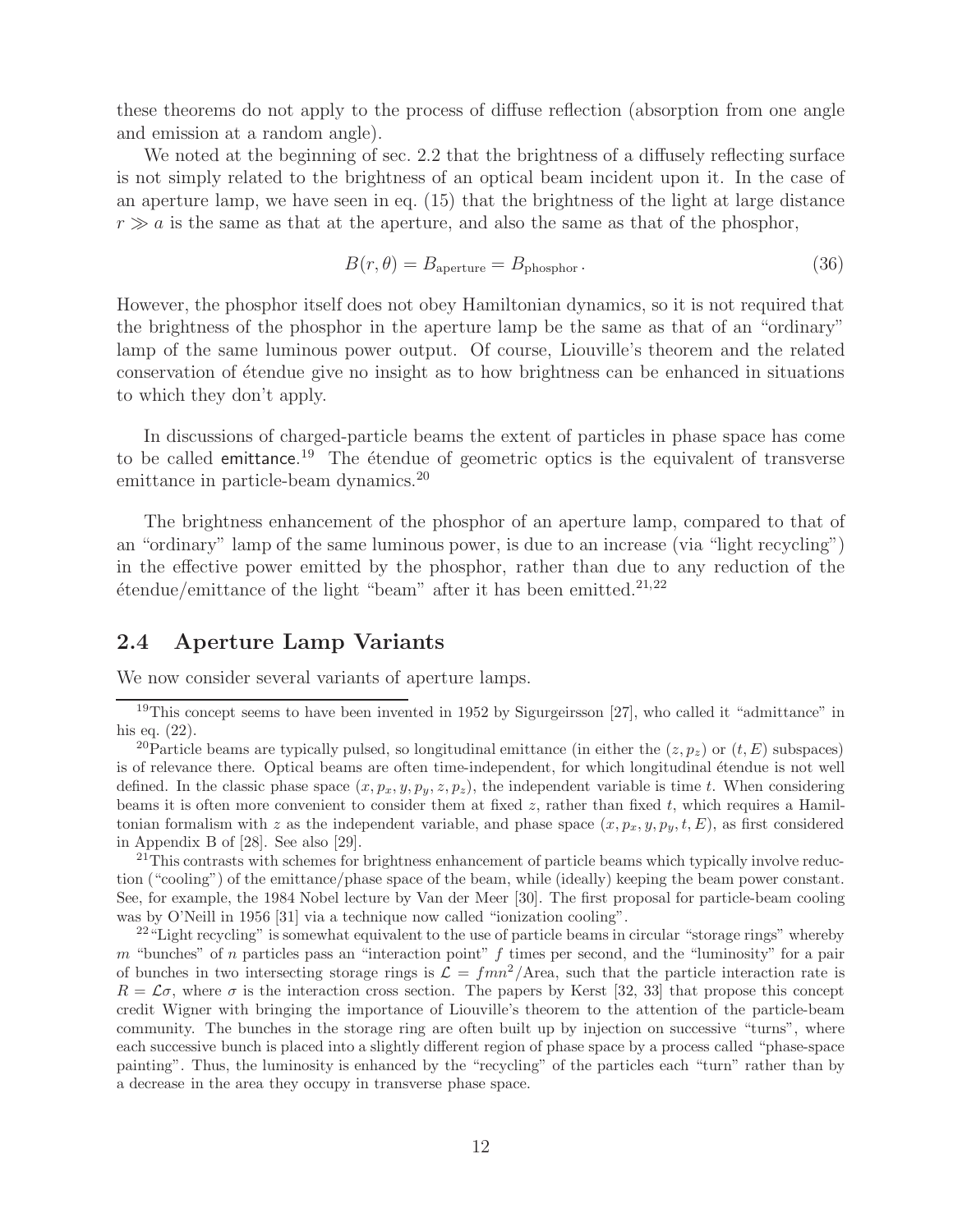#### **2.4.1 Magic Lantern with Two Light Sources**

A magic lantern is a simple optical projector (first described by Huygens (1671) using the left figure below [34]), which typically uses a spherical mirror to focus a light source onto a small semitransparent object, leading to a larger image on a distant screen. A variant [35] from 1864 uses two light sources to illuminate a piece of paper, whose reflected light is projected on a distant screen, is shown on the right below. The diffuse reflection of the paper combines light from both sources into the output beam, which could not be accomplished in the original scheme using mirrors. Thus, the brightness is enhanced by a non-Hamiltonian process which is a precursor to the "light recycling" of an aperture lamp.



#### **2.4.2 Phosphor Over Only Part of the Azimuth**

Suppose the phosphor extends only over an azimuthal range  $\Delta \phi_p$ , with the remainder of the azimuth occupied by either the small aperture of azimuthal extent  $\Delta\phi$ , or by a perfect reflector, as below.



If the phosphor re-emits all the light that strikes it, then all light emitted by the phosphor eventually escapes through the aperture. Also, the reflector does not change the angular distribution of light incident upon it, so the angular distribution of light emerging through the aperture is the same as if the phosphor occupied all of the azimuth (except that of the aperture). Hence, the output intensity, brightness and étendue of this variant are identical to those of the aperture lamp previously described, independent of the azimuth and size of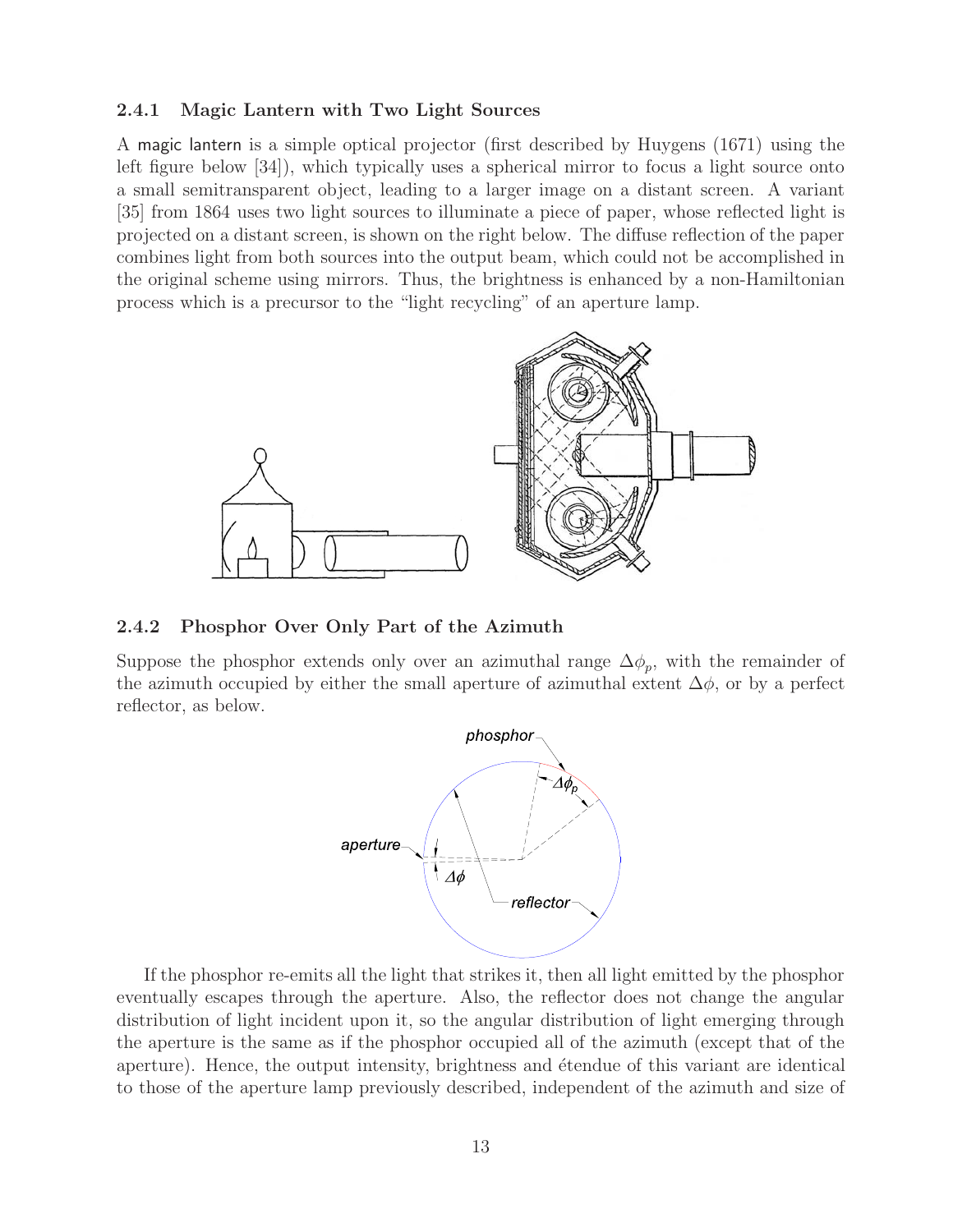the phosphor, if the power  $P_0$  that excites the phosphor is the same.

In particular, the angular extent  $\Delta\phi_p$  of the phosphor could be made very small, and the effect of "light recycling" would be unchanged in principle. This raises the question as to whether the diffuse relection of the phosphor is actually critical to the process of brightness enhancement.

#### **2.4.3 The Phosphor Does Not Re-emit its Own Radiation**

We consider another variant in which the phosphor absorbs light that strikes it, but does not re-emit it. In particular, suppose the phosphor is directly opposite the aperture, and has the same azimuthal extent,  $\Delta \phi_p = \Delta \phi$ , as shown below.



In this case, no light can be reflected into the narrow "beam" of light that emerges from the phosphor and passes directly through the aperture. There is no enhancement of the brightness of this beam (whose brightness is just that of the phosphor itself). Reflected light does emerge through the aperture outside this "beam", into azimuths where there would be no light at all without the reflector. We can say that the reflector has "enhanced" the brightness (up from zero brightness otherwise) outside the direct "beam" from the phosphor, but there is no enhancement of the brightness of the direct "beam".

We conclude that diffuse reflection is the key to "light recycling" no matter how small the azimuthal extent of the phosphor.

#### **2.4.4 The Phosphor is a Perfect Reflector of its Own Radiation**

In classical optics we think of a mirror as a passive device that reflects light (specularly), but which does not emit it. If a "phosphor" exists that can emit light at some frequency, but which reflects incident light specularly at that frequency, an aperture lamp made with such a phosphor (over all azimuth except that of the aperture) would exhibit brightness enhancement via "light recycling".

After the initial emission of a photon by such a phosphor, the optical transport is "Hamiltonian", and this example shows that brightness enhancement via "light recycling" is possible, in principle, in a system governed by Hamiltonian optics.

*It is unclear that the desired "phosphor" exists. Fluorescent materials exhibit a "Stokes' shift" [36] between frequencies of emission and absorption, but these materials reflect diffusely rather than specularly. So-called* photonic band gap *materials exhibit specular reflec-*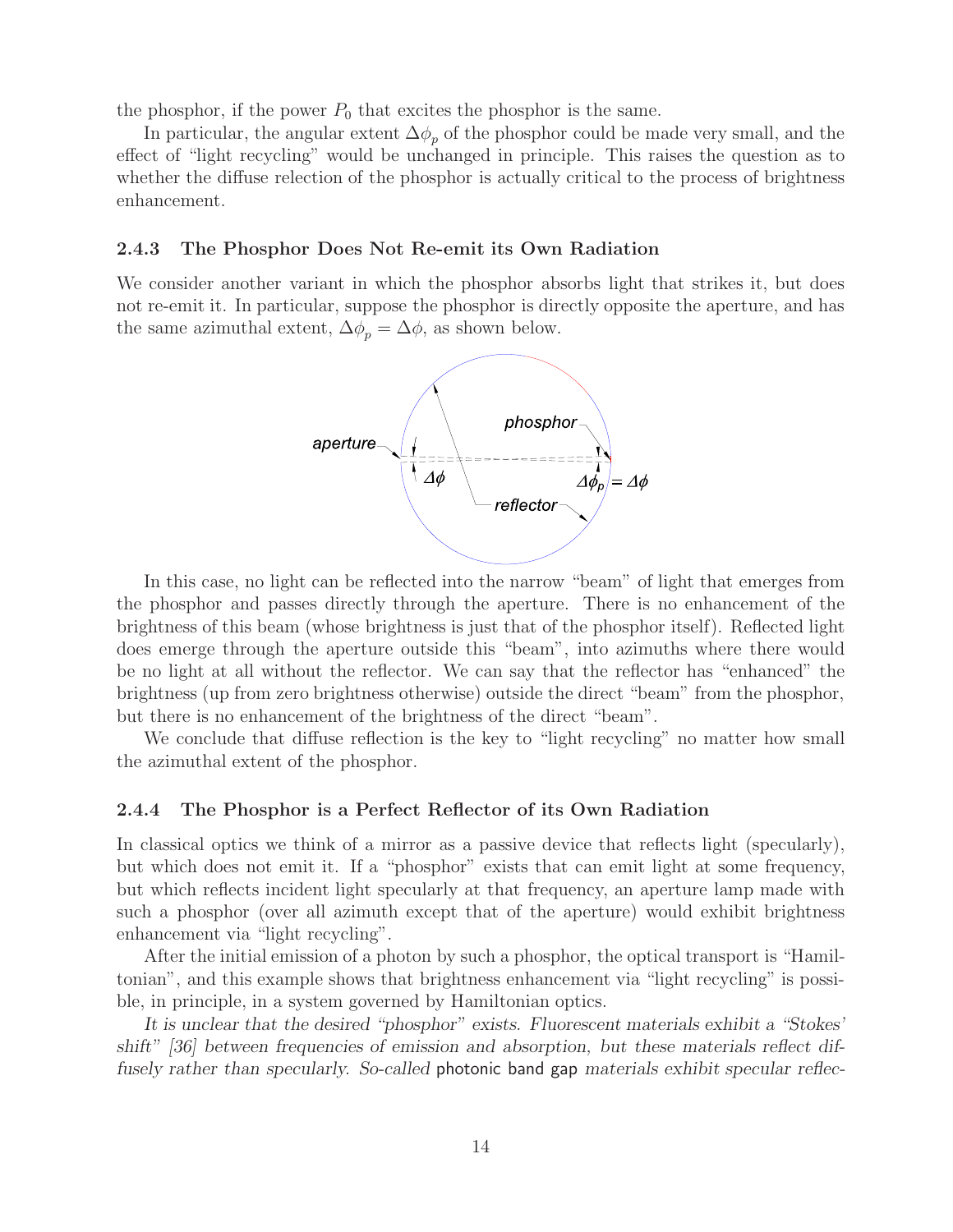*tion at certain frequencies, but this phenomenon is associated with the absence of (spontaneous) emission at these frequencies [37].*

## **2.4.5 Brightness Enhancement of Polarized Light**

If only one polarization of the output light is desired, a polarizer could be put at the aperture of the lamp. Ordinarily, this would eliminate half of the otherwise unpolarized light. However, if a so-called reflecting polarizer<sup>23</sup> is used, light of the undesired polarization is reflected back into the lamp, and becomes unpolarized (*i.e.*, randomly polarized) again upon diffuse reflection by the phosphor. When this light emerges through the aperture, half of it adds to the brightness of the desired polarization, and half is sent back into the lamp, *etc.* If there are no losses in this process, eventually all of the light emerges with the desired polarization, whose brightness is then twice that of the output light of the desired polarization in the absence of the polarizer.  $24,25,26$ 

## **2.4.6 Brightness Enhancement in Two Adjacent "Ordinary" Lamps**

Another interesting variant of "light recycling" occurs when two "ordinary" phosphor lamps are adjacent to one another. The light from one lamp that is intercepted by the other is absorbed and re-emitted, adding to the brightness of the latter lamp, and *vice versa*. 27

### **2.4.7 The Aperture Lamp is Filled with a Medium of Index** n > 1

If the space inside the aperture lamp is filled with a medium of index of refraction  $n > 1$ , light emerges through the aperture only if its angle inside the lamp obeys  $|\sin \theta| < 1/n$ , according to Snell's law. The computation (32) of the étendue  $\epsilon_{\text{output}}$  of the output light when still inside the lamp has a factor  $n$  in the integrand, while the limits of integration in s are smaller by a factor  $\sin^{-1}(1/n)$ , such that the result is unchanged. Also, computations (30)-(31) of the étendues  $\epsilon'$  and  $\epsilon''''$  are unchanged. The brightness of the aperture lamp is again  $B = P_0/\epsilon_{\text{output}} = P_0/2a\Delta\phi = P_0/\epsilon' = P_0/\epsilon'''$ .<sup>28</sup>

 $^{28}$ A recent eprint [42] seems unaware that the brightness enhancement in their experiment is due to "light" recycling", and that the use of a medium of index n inside the cavity has no effect on the brightness.

<sup>23</sup>Planar reflecting polarizers, based on nanofabrication, are a relatively recent development. See, for example, [38].

 $^{24}$ This procedure was suggested in Fig. 9 of [5]. In Hamiltonian optics it would not be possible to convert unpolarized light into light of a single polarization, with all light in the same etendue/emittance as the unpolarized light. This conversion by "light recycling" off a diffusely reflective phosphor is an additional advantage of this technique.

<sup>&</sup>lt;sup>25</sup>The conversion of unpolarized light by the combination of "measurement" by a reflective polarizer and randomization by diffuse reflection is an example of the quantum watchdog effect [39, 40], which is a variant of the quantum Zeno effect [41].

 $^{26}$ If the phosphor in the lamp were the hypothetical material of sec. 2.4.3, the photons reflected back into the lamp would remain polarized and there would be no enhancement of the brightness of the light that passes through the polarizer (beyond the brightness enhancement considered in sec. 2.2).

 $27$ This effect was suggested in Fig. 2 of [4]. It is unrelated to the "quantum" effect discussed in [43] which arises when the spacing is less than an optical wavelength.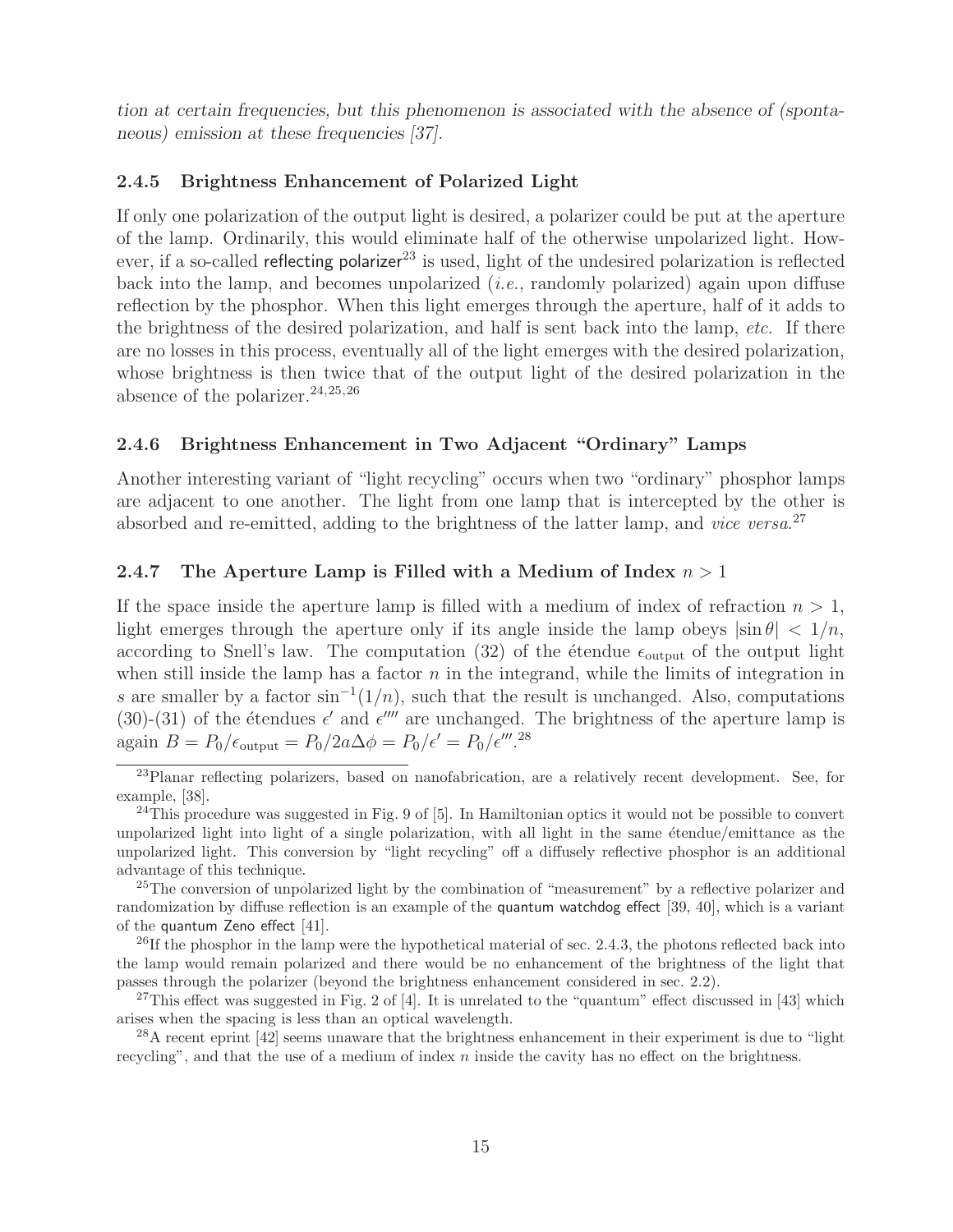## **2.5 Spectrum and Temperature of an Aperture Lamp**

### **2.5.1 The Phosphor Has a Line Spectrum**

We have tacitly assumed in previous sections that the phosphor of the aperture lamp emits light of a single frequency. This is not the case for many fluorescent lamps, but it is a good approximation for a **blacklight** with europium-doped strontium fluoroborate  $(SrB_4O_7F:Eu^{2+})$ [44] as the phosphor, whose absorption and emission spectra are shown below.



The spectral width of the phosphor is 20 nm, centered on 370 nm. A blackbody with peak emission at this wavelength would have temperature about 7700K, applying Wien's law [45],  $T[K] = 2.9 \times 10^6 / \lambda$ [nm], to a Planckian spectrum [46]. One often speaks of the Wien-law temperature as the temperature of the light in the narrow spectral line. However, the glass surface<sup>29</sup> of the lamp is essentially at room temperature; there is almost no coupling between the process of emission and absorption by the phosphor of the 370-nm light and the thermal energy of the phosphor.<sup>30</sup>

 $^{29}$ The lamp should be made of a glass that transmits light near 370 nm, such as so-called Wood's glass. A contemporary version of Wood's glass is the Baader U-filter, http://www.baader-planetarium.de/sektion/s44/s44.htm



 $30$ The Wood's glass covering the aperture absorbs about  $25\%$  of the light's energy. If this energy is reradiated with a blackbody spectrum, then, say, a 20-W lamp with surface area  $0.05 \overset{\circ}{\text{m}}^2$  (1'' diameter, 24'' long) would emit 7 W of blackbody radiation and have a surface temperature of about 225K (if radiating into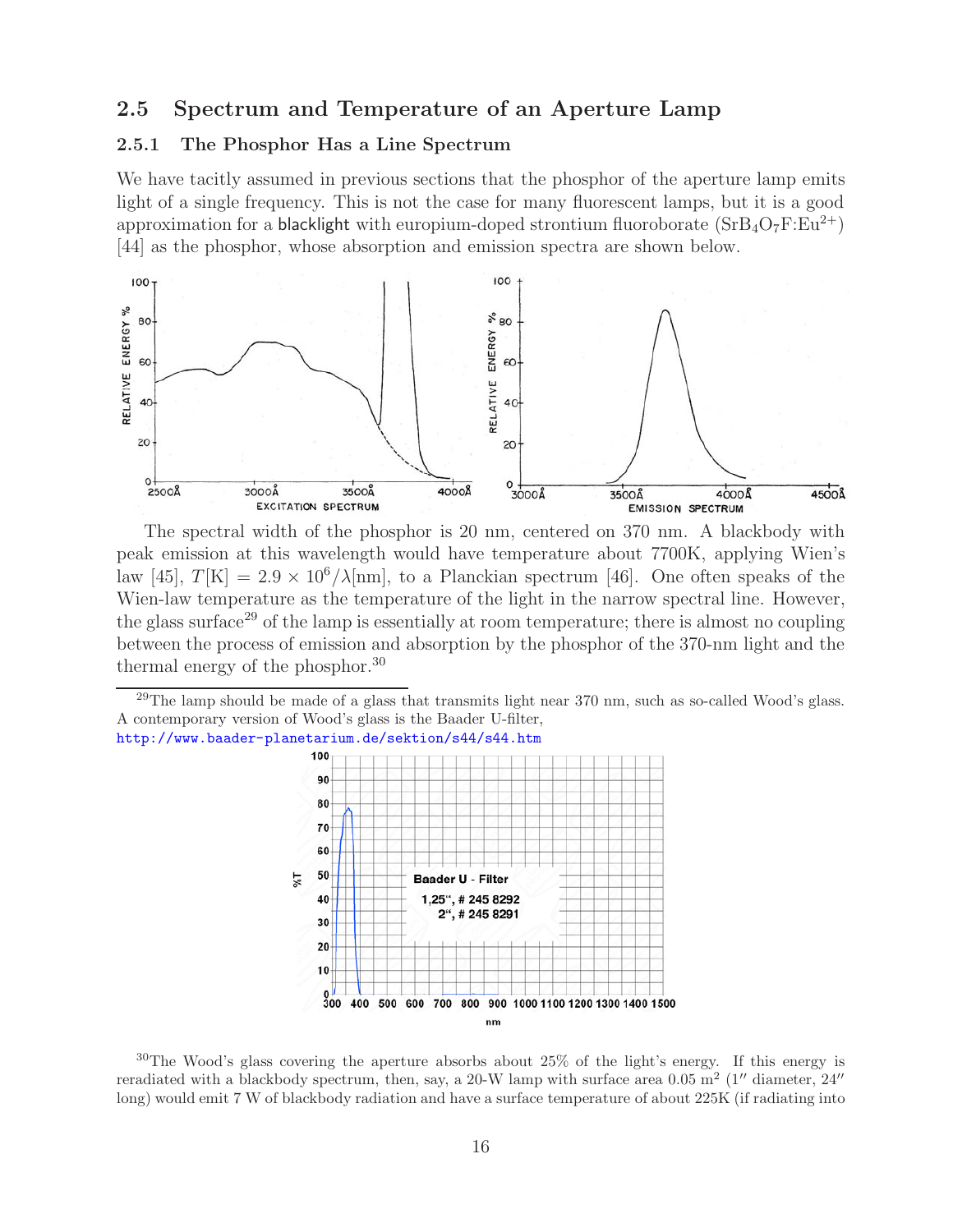#### **2.5.2 The Phosphor is a Perfect Blackbody**

Another idealization is that the phosphor is a perfect blackbody, with unit absorptivity and emissivity at all frequencies, which is excited to temperature  $T$  by the power source.<sup>31</sup> The light output of the aperture lamp has a Planck spectrum of temperature  $T$ .

The value of the temperature T for a given power  $P_0$  is affected by the "light recycling" in the aperture lamp.<sup>32</sup> The temperature of a blackbody is related to is brightness by the Stefan-Boltzmann law [47, 48], which for a cylindrical body has the form,

$$
B = \frac{d^2 P}{ds \, d\theta \, \cos \theta} = \frac{\sigma T^4}{2},\tag{37}
$$

where  $\sigma = 2\pi^5 k^4/15h^3c^2 = 5.67 \times 10^{-8}$  J/m<sup>2</sup>sK<sup>4</sup> is the Stefan-Boltzmann constant. Since the brightness of an aperture lamp is  $2\pi/\Delta\phi$  times that of an "ordinary" lamp of the same output power, the temperature of a blackbody aperture lamp is  $\sqrt[4]{2\pi/\Delta\phi}$  times that of an "ordinary" blackbody lamp (and the spectral width is smaller by the factor  $\sqrt[4]{\Delta\phi/2\pi}$ .), assuming that the glass envelope of the lamp is a perfect thermal insulator. The temperature of an aperture lamp, whose brightness is  $B_{\text{aperture}} = P_0/2a\Delta\phi$ , is  $T_{\text{aperture}} = \sqrt[4]{P_0/a\sigma\Delta\phi}$ , compared to  $T_{\text{ordinary}} = \sqrt[4]{P_0/2\pi a\sigma}$ .

#### **2.5.3 The Phosphor has Arbitrary Absorption and Emission Spectra**

In general the phosphor has different absorption and emission spectra (as noted by Stokes [36]), which do not satisfy Kirchhoff's idealization ("law") that the absorption and emission coefficients are equal [49]. The notion of an effective temperature associated with each wavelength of the light inside a cavity (such as the interior of an aperture lamp) was advocated by Planck in sec. 93 of [50], which leaves open the question of whether the phosphor itself can be said to have a temperature.

If the phosphor exchanges energy with some other entity (possibly an ideal blackbody) that has a temperature  $T$ , then in a steady-state situation the phosphor can also be said to

empty space), according to the Stefan-Boltzmann law [47, 48]. That is, a room-temperature environment would warm the glass, rather than the reverse.

<sup>&</sup>lt;sup>31</sup>The term "blackbody" was introduced by Kirchhoff [49], for whom "black" meant that incident radiation was neither transmitted nor specularly reflected. However, as stated in the first sentence of Kirchhoff's paper, a blackbody inside a cavity must emit as many "rays" as it absorbs. That is, blackbodies do not appear to be black in view of this emission. (The Sun is a good approximation of a blackbody.) In this note we consider the emission of light by a blackbody phosphor inside an aperture lamp at the same rate as the absorption of light to be a kind of generalized reflection, albeit with a Lambertian angular distribution rather than specular reflection.

 $32$ In the late 1800's it was realized that a good approximation to an ideal blackbody, needing only modest input power to maintain a constant temperature, is a cavity with light being exchanged between the various regions of its internal surface. "Recycling" of the light within the cavity increases the number density of photons over that which would hold if every generated photon were simply "radiated to infinity". As such, the temperature of the cavity can be much higher than if the same input power were delivered to an object of the same surface area, but with only an external surface. Hence, cavity radiation was the first prominent application of "light recycling". However, "light recycling" is not synonymous with blackbody cavity radiation, as the former process can take place at a single wavelength, as assumed in this note until now.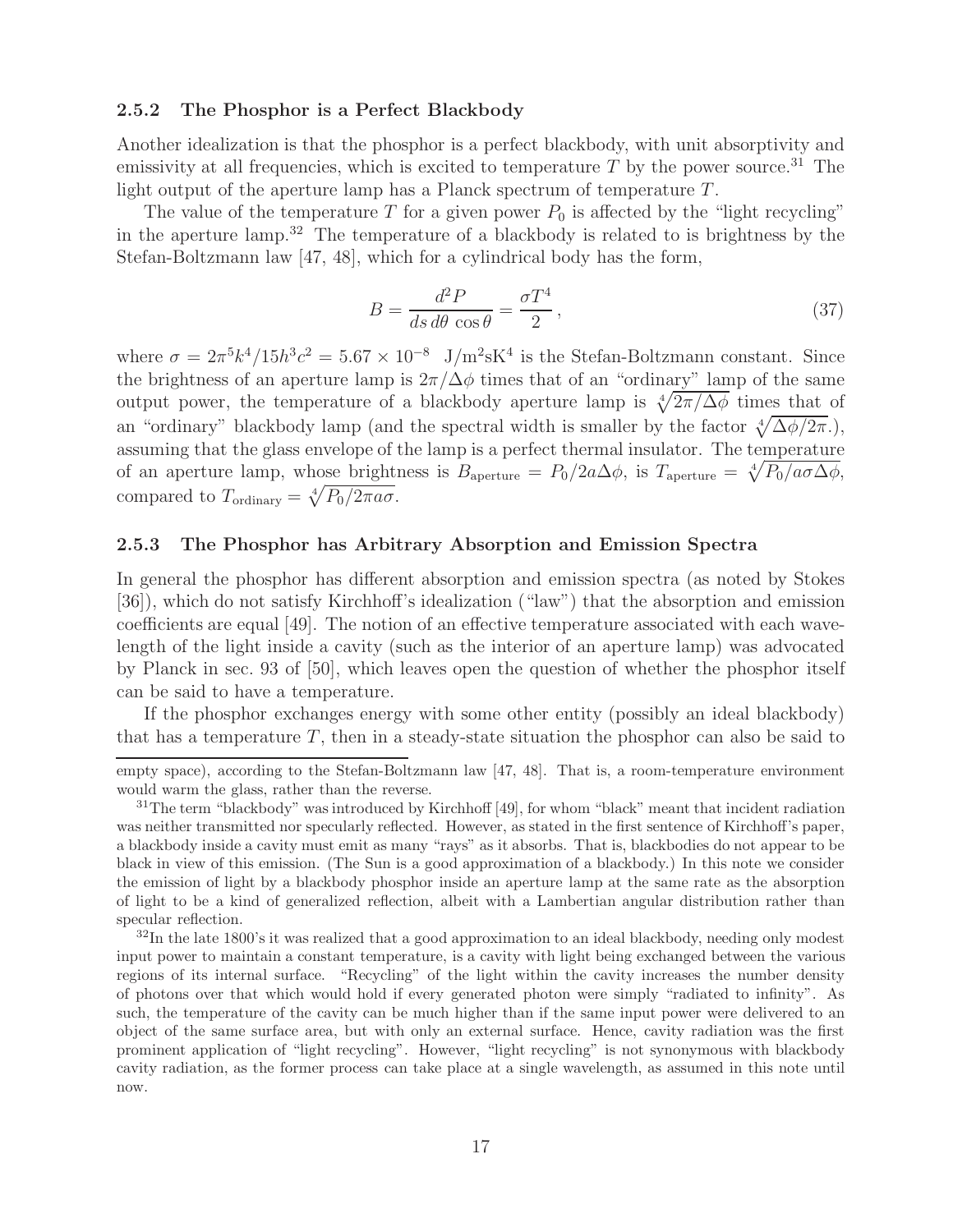have temperature T. A consequence [51] is that the brightness at some wavelength of the surface of the phosphor at temperature  $T$  cannot exceed the surface brightness of an ideal blackbody at that temperature.<sup>33,34</sup>

## **2.6 The Aperture Lamp as an Optical Heat Pump or as a Laser**

It is suggestive to think of an aperture lamp as an optical heat pump that converts the input power  $P_{\text{in}}$  into optical output power  $P_0$ . In case of an ordinary heat pump, the output power is larger that the input power, in that energy is extract from a cold reservoir and delivered to a hot reservoir. However, in an aperture lamp the phosphor is excited by ultraviolet light of shorter wavelength that the output light, and the energy of the UV photons that does not appear in the optical photons is dissipated as heat in the phosphor;  $P_0$  is less than  $P_{\text{in}}$ . That is, an aperture lamp is not well modeled as an optical heat pump (unless the phosphor exhibits anti-Stokes behavior, as mentioned further below).<sup>35</sup>

Another appealing view is that an aperture lamp is a kind of laser in which the ultraviolet light is the pump beam, and the visible light is the output beam. For this, it is useful to introduce yet another effective temperature for a light beam (as perhaps first done by Weinstein [56, 57]), being the ratio of the energy flux in the beam to its entropy flux,

$$
T_{\text{eff}} = \frac{dU/dt \, d\text{Area}}{dS/dt \, d\text{Area}},\tag{38}
$$

where the energy U and entropy S is that of the light in excess of the energy of light emitted by a blackbody with the temperature of the material of the lamp (called  $T_{\text{phosphor}}$  below). This effective temperature is different than the "brightness temperature" introduced in sec. 2.5.1, and goes to infinity as the spectral width of the light decreases (since the entropy goes to zero in this case, as noted in  $[15]$ .<sup>36</sup> We are led to consider three temperatures related to the aperture lamp [58],  $T_{\text{phosphor}} =$  the temperature of the phosphor,  $T_{\text{output}} =$  the effective temperature of the output visible light from the lamp according to eq. (38), and  $T_{\text{pump}} =$ the effective temperature of the input/pump ultraviolet light. Then, energy conservation together with the 2nd law of thermodynamics imply that the efficiency  $\eta$  of the lamp is bounded by,

$$
\eta \equiv \frac{P_0}{P_{\text{in}}} \le \frac{1 - T_{\text{phosphor}}/T_{\text{input}}}{1 - T_{\text{phosphor}}/T_{\text{output}}}
$$
\n(39)

In typical lamps,  $T_{\text{phosphor}} \ll T_{\text{input}}$  and  $T_{\text{phosphor}} \ll T_{\text{output}}$ , so the limit (39) becomes  $\eta \leq 1$ , which is hardly surprising. If the pump beam has a very narrow spectrum but the output beam does not, then  $T_{\text{input}} \rightarrow \infty$  while  $T_{\text{output}}$  is finite and it is possible that  $\eta > 1$ . This

 $33$ For illustrations of this fact in experiments, see, for example, [52, 53].

<sup>34</sup>The surface of the glass envelope of the blacklight of sec. 2.5.1 is at room temperature, not at the "brightness temperature" of 7700K. This indicates that the exchange of energy between the light and the glass envelope is insufficient for the light to be in thermal equilibrium with its environment.

<sup>35</sup>An optical heat pump based on a light-emitting diode has been reported in [54]. See also [55].

<sup>&</sup>lt;sup>36</sup>The effective temperature (38) of the light emitted by a blackbody is the same as the temperature of the blackbody, as shown in [56] by a limiting argument as the excess U and S go to zero.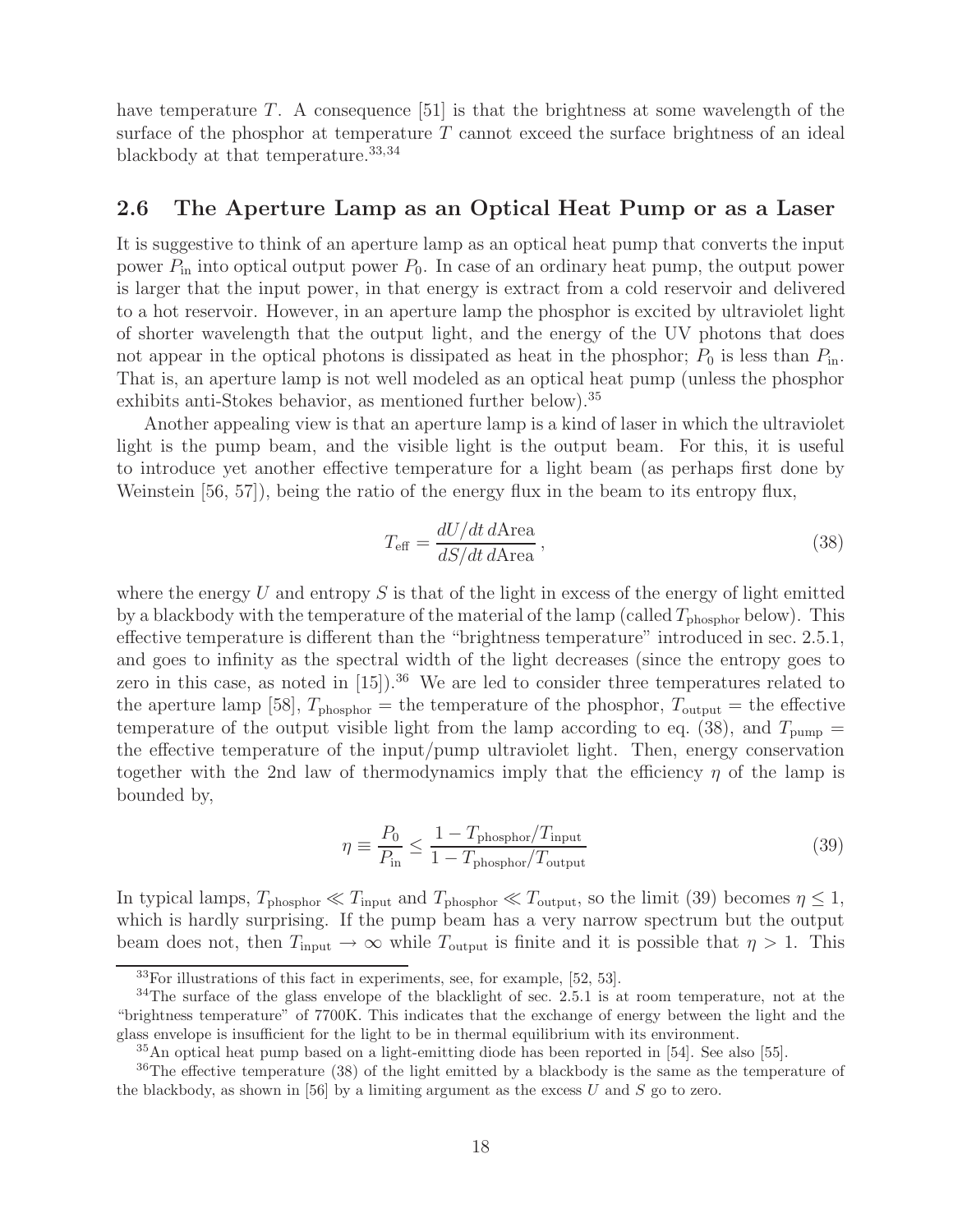corresponds to so-called anti-Stokes behavior of the phosphor in which some of its thermal energy is transfered into the output light along with energy from the input light [59, 60].<sup>37</sup>

## **2.7 An Optical Water Heater**

Instead of the output power  $P_0$  of the lamp appearing at light of an effective temperature  $T_1 \gg T_{\text{ambient}}$ , it would be interesting if this power could be used to, say, heat water to temperature  $T_2 > T_{\text{ambient}}$ . A possible configuration for this is sketched below, in which phosphor 1 exists over the entire inner surface of a cylinder and a smaller water tube coated with phosphor 2 is coaxial with the outer cylinder.



We assume that phosphor 1 is like that considered in sec. 2.5.1, and has the additional feature that it reflects light of other wavelengths that those which can excite the phosphor. That is, light incident on phosphor 1 of any wavelength does not change the thermodynamic temperature of the phosphor (or the material of the cylinder on which that phosphor is coated).

In contrast, phosphor 2 should be something close to an ideal blackbody, which absorbs all incident light while emitting light with a Planck spectrum of temperature  $T_2$ , which can also be the temperature of the water inside the tube on which phosphor 2 is coated.

In this idealized scenario, all output power of the lamp is used to heat the water, whose output temperature is related to its input temperature by,

$$
T_{\text{out}} = T_{\text{in}} + \frac{P_0}{CdM/dt},\tag{40}
$$

where  $C \approx 2250$  kJ/kg is the heat capacity of water, and  $dM/dt$  is the mass flow rate of water through the tube.

*However, such an optical water heater is a somewhat indirect way of converting the input electrical power that excites phosphor 1 into heated water, since heating of water by current*

 $37$ An ideal blackbody can absorb light at a single wavelength and re-emit light at all wavelengths, and so exhibits both Stokes and anti-Stokes shifts (towards longer and shorter wavelengths, respectively). If the phosphor is an ideal blackbody, the output power  $P_0$  (now given by the Stefan-Boltzmann law, and with effective temperature  $T_{\text{output}} = T_{\text{phosphor}}$  comes from the thermal bath which maintains the temperature  $T_{\text{phosphor}}$ ; the external power input  $P_{\text{in}}$  is zero, such that the efficiency (39) is infinite.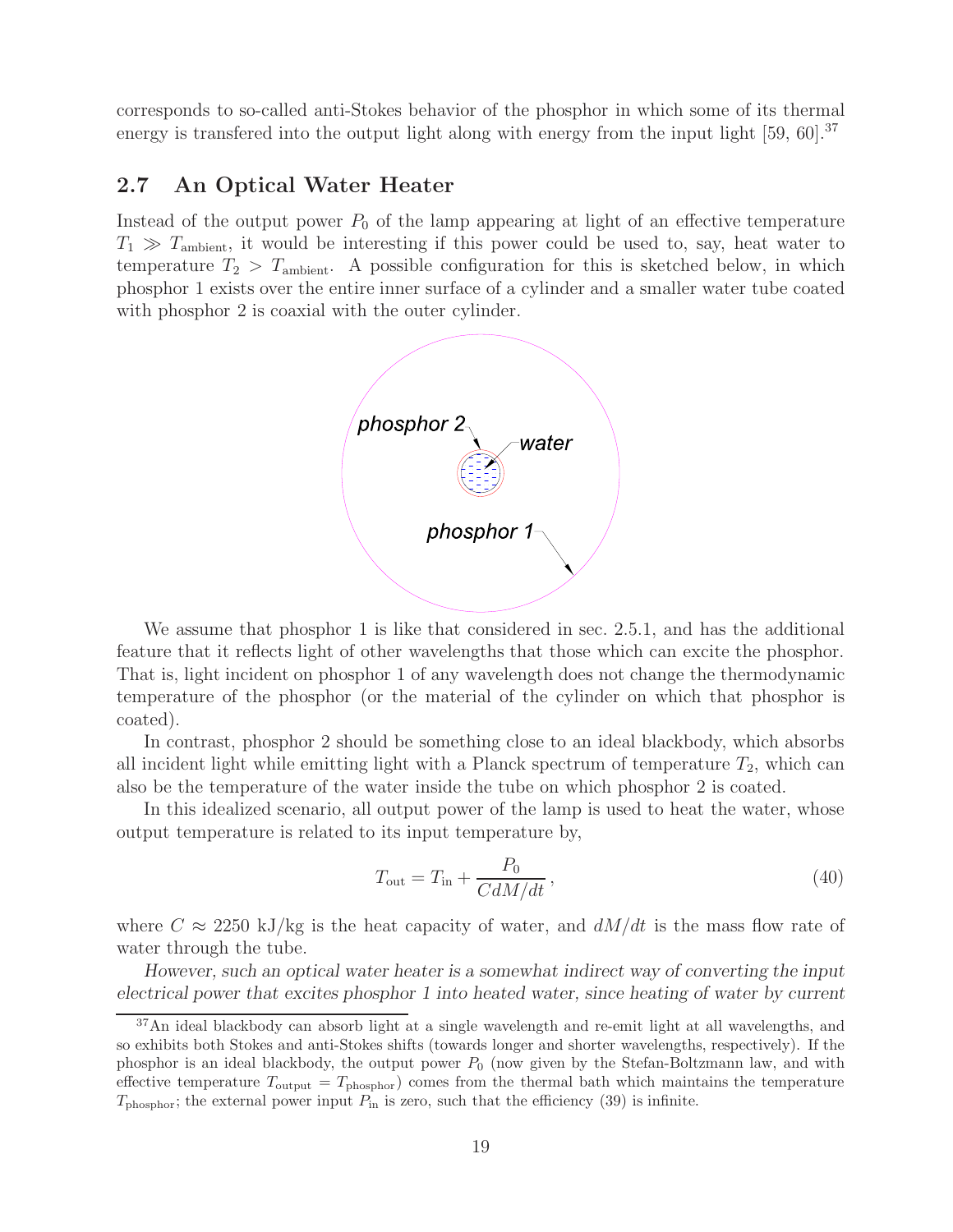*flowing through a resistor also obeys eq. (40). A possibly more interesting apparatus would be one in which the energy of sunlight incident on some collector could be used to heat water, but even here the advantage of a scheme utilizing phosphors is not obvious.*

## **2.7.1 Could an Optical Water Heater Transfer Thermal Energy from a Low- to a High-Temperature Phosphor?**

Suppose in the optical water heater sketched above the energy input does not come from UV light as in a fluorescent lamp, but from a thermal bath at temperature  $T_1$  which is in contact with phosphor 1. Could net (thermal) energy then be transferred from phosphor 1 via radiation to phosphor 2, when the latter is at temperature  $T_2 > T_1$ ?

Such an energy transfer would be a violation of the 2nd law of thermodynamics, so we can safely say that the answer is no. However, the thermodynamics of phosphors is intricate, and it is not immediately evident why the hypothetical energy transfer cannot take place.<sup>38</sup>

*April 1, 2017. The preceeding paragraph is incorrect/too pessimistic. The rest of this section is superceded by my note [63].*

The premise of this section is that in both phosphors 1 and 2 their thermal energy can be transferred into radiant energy of some wavelengths, and *vice versa*. Radiation emitted at these wavelengths will be called thermal radiation.<sup>39</sup> As noted by Landau [51], the surface brightness of thermal radiation by the phosphor (at any wavelength for which the radiation process can exchange energy with the thermal energy of the phosphor) is less than or equal to that of the thermal radiation (at that wavelength) by a blackbody of the same temperature as the phosphor. An immediate consequence is that no significant thermal energy would be radiated by a room-temperature phosphor (and that the temperatures required for significant thermal radiation of visible light by any type of material exceed the boiling point of water).

According to the 2nd law of thermodynamics, if phosphor 2 has a higher thermodynamic temperature than phosphor 1, there will be a net transfer of some of the thermal energy of phosphor 2 away from this phosphor until  $T_2 = T_1$ . There are two possibilities for the fate of the thermal energy radiated by phosphor 2:

- 1. Some of the radiant energy emitted by phosphor 2 could be absorbed by phosphor 1 and transferred into thermal energy (which then "disappears" into the thermal bath which maintains temperature  $T_1$ ).
- 2. If the radiant energy emitted by phosphor 2 has a wavelength for which there is no exchange of energy with the thermal energy of phosphor 1, the radiated energy remains in a nonthermal form (with respect to phosphor 1). *For example, if this radiant energy is reflected (specularly or not) by phosphor 1, and likewise reflected (specularly*

<sup>&</sup>lt;sup>38</sup>One past debate on the thermodynamics of fluorescence started with Vavilov's comment [61] on Pringsheim's 1929 paper [59], which led to responses by Pringsheim [60], Vavilov [62] and Landau [51].

 $39$ Such thermal radiation is limited/nonexistent in many phosphors, as considered in sec. 2.5.1, for which the "brightness temperature" of their (nonthermal) radiation can be far larger than the thermodynamic temperature of the phosphor/substrate. The phosphor might be transparent to such nonthermal light, or reflect it specularly, or absorb it and re-emit light of the same (or other) wavelength randomly.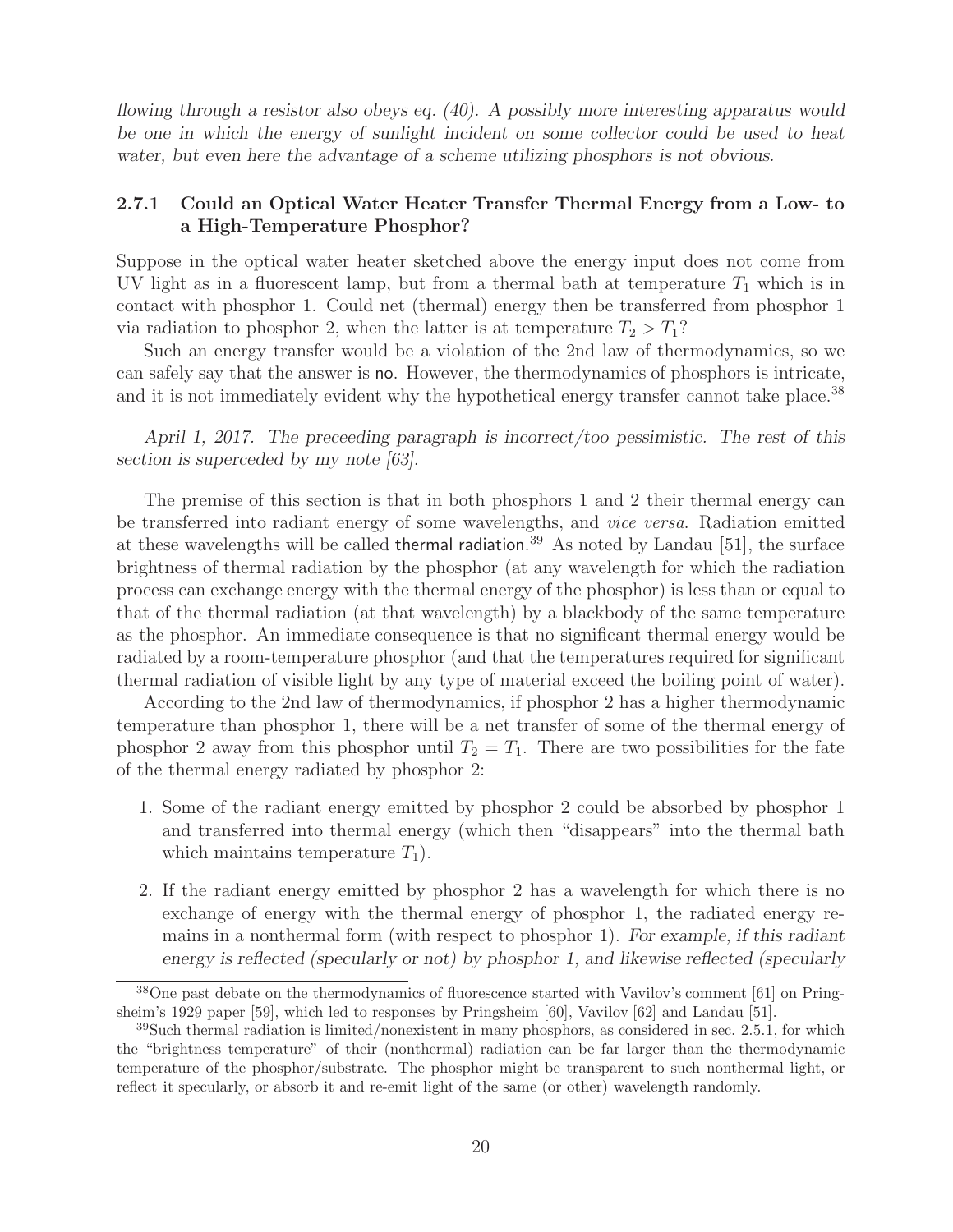*or not) by phosphor 2, it remains trapped in the space between the two phosphors. The energy (and the "brightness temperature") of this trapped radiation, which is not in thermal equilibrium with any material, grows with time. Meanwhile, the thermodynamic temperature of phosphor 2 drops as it radiates this energy. Or, if the light is reflected by phosphor 1 and absorbed by phosphor 2, it transfers no net energy away from phosphor 2.*

By assumption, phosphor 1 emits thermal radiation at some wavelengths that can be absorbed by phosphor 2 and for which wavelength this energy can be exchanged with the thermal energy of phosphor 2. The issue is whether the amount of radiant energy in this category which is absorbed by phosphor 2 is larger or smaller than the amount of thermal energy radiated by phosphor 2. The 2nd law of thermodynamics advises us that it is smaller, and that phosphor 2 will radiatively cool until its temperature is the same as phosphor  $1.^{40,41}$ 

*Thanks to Scott Zimmerman for introducing the author to this problem.*

## **References**

- [1] C. Birdseye, *Reflecting Glow Lamp*, US Patent 2,135,480 (filed Aug. 26, 1936), http://kirkmcd.princeton.edu/examples/patents/birdseye\_2135480\_36\_lamp.pdf
- [2] J.G. Lambert, *Photometrie* (1760), http://kirkmcd.princeton.edu/examples/optics/lambert\_photometrie.pdf
- [3] M. Born and E. Wolf, *Principles of Optics*, 7<sup>th</sup> ed. (Cambridge U. Press, 1999), http://kirkmcd.princeton.edu/examples/EM/born\_wolf\_7ed.pdf
- [4] S.M. Zimmerman, K.W. Beeson and H. Zhou, *Illuminating System with Light Recycling to Enhance Brightness*, US Patent 6,144,536 (filed Nov. 7, 2000), http://kirkmcd.princeton.edu/examples/patents/zimmerman\_6144536\_00\_light\_recycling.pdf

<sup>&</sup>lt;sup>40</sup>One can imagine hypothetical phosphors for which, say, the wavelength band for absorption is large while that for emission is small (as in the phosphor of sec. 2.5.1) and that the absorption and emission processes can exchange energy with the thermal energy of the phosphor (which does not occur in the phosphor of sec. 2.5.1), such that more radiative energy might be absorbed than emitted, thereby increasing the thermodynamic temperature of the phosphor. The lesson of the 2nd law of thermodynamics is that such hypothetical materials do not exist.

 $^{41}$ So-called photonic bandgap materials [37] emit and absorb photons of energy only larger than their bandgap energy. Assuming that this emission and absorption couples to thermal processes in the material, we can consider phosphors 1 and 2 to be such materials, with bandgap energies  $E_1$  and  $E_2$ . Then, all photons with energies greater than  $\max\{E_1, E_2\}$  can be absorbed by both phosphors, and radiant energy transfer by such photons equilibrates the thermodynamic temperature of the two phosphors. Photons with energies between  $\min\{E_1, E_2\}$  and  $\max\{E_1, E_2\}$  are emitted and absorbed by one of the phosphors but not by the other, and do not participate in the transfer of thermal energy between the phosphors; the brightness temperature of these photons is (by Landau's theorem) less than that of the thermodynamic temperature of the phosphor that emits/absorbs them (which temperature is the same for both phosphors in the steady state).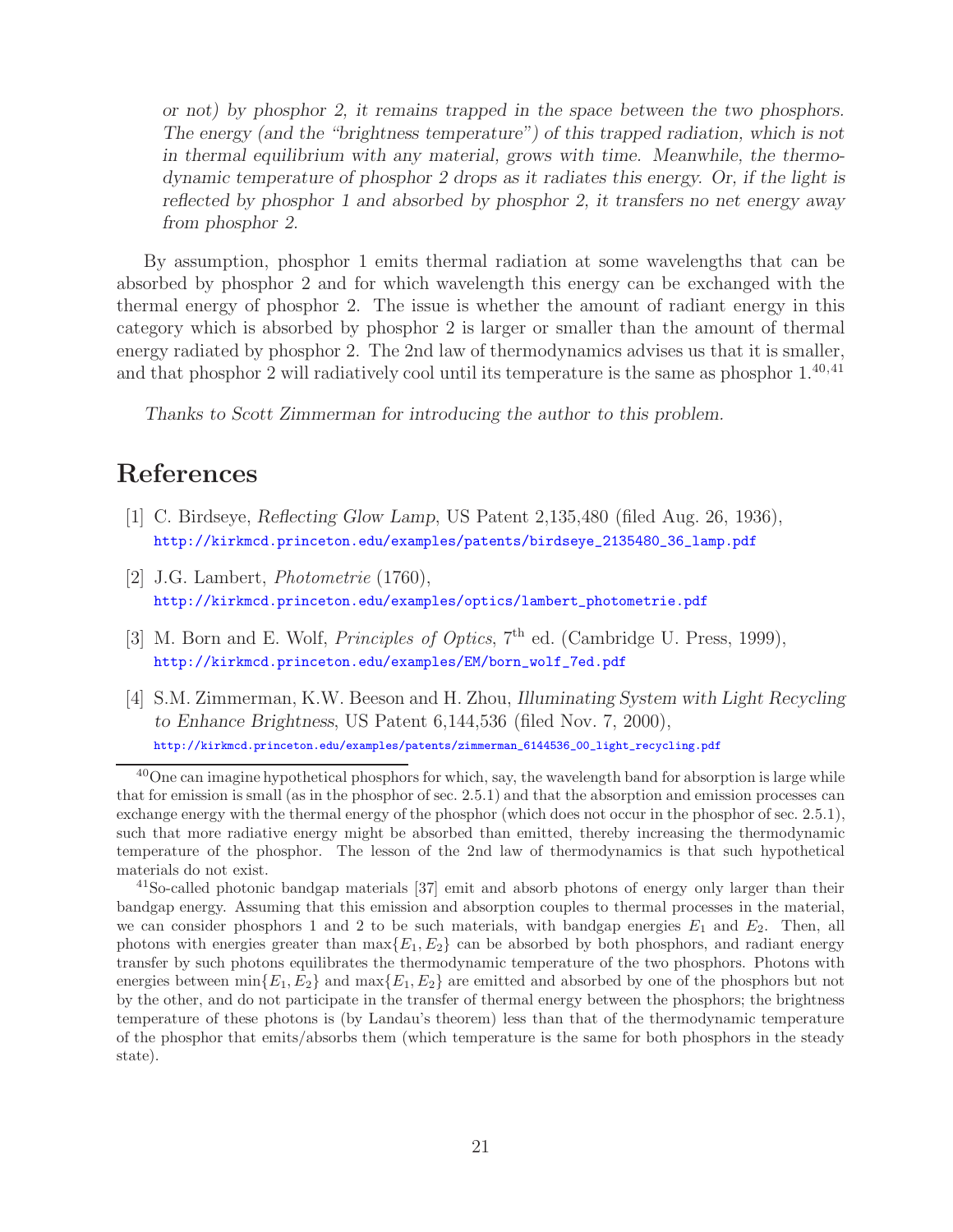[5] S.M. Zimmerman and K.W. Beeson, *Illuminating Systems Utilizing Highly Reflective Light Emitting Diodes and Light Recycling to Enhance Brightness*, US Patent 6,869,206 (filed Mar. 22, 2005),

http://kirkmcd.princeton.edu/examples/patents/zimmerman\_6869206\_05\_light\_recycling.pdf

- [6] R.W.P. Drever, *Laser Interferometer Gravitational Wave Detectors*, in *General Relativity and Gravitation* (Reidel, 1984), p. 397, http://kirkmcd.princeton.edu/examples/detectors/drever\_grg\_397\_84.pdf
- [7] B.J. Meers, *Recycling in laser-interferometric gravitational-wave detectors*, Phys. Rev. D **38**, 2317 (1988), http://kirkmcd.princeton.edu/examples/detectors/meers\_prd\_38\_2317\_88.pdf
- [8] R. Drever, *Recycled light improves gravity-wave detection*, Phys. World **12**(5), 20 (1999), http://kirkmcd.princeton.edu/examples/detectors/drever\_pw\_12-5\_20\_99.pdf
- [9] J.D. Everett, *On the General Laws of Brightness of Images*, Phil. Mag. **25**, 216 (1888), http://kirkmcd.princeton.edu/examples/optics/everett\_pm\_25\_216\_88.pdf
- [10] J.L. Lagrange, *Une Loi G´en´erale d'Optique*, Acad. Roy. Sci. Belles-Lett. Berlin (1803), http://kirkmcd.princeton.edu/examples/optics/lagrange\_arsblb\_03.pdf
- [11] P. Connes, *L'Étalon de Fabry-Perot Sphérique*, J. Phys. Radium **19**, 262 (1958), http://kirkmcd.princeton.edu/examples/optics/connes\_jpr\_19\_262\_58.pdf
- [12] W.B. Joyce, *Classical-particle description of photons and phonons*, Phys. Rev. D **9**, 3234 (1974), http://kirkmcd.princeton.edu/examples/optics/joyce\_prd\_9\_3234\_74.pdf
- [13] W.H. Steel, *Luminosity, Throughput, or Etendue?* Appl. Opt. **13**, 704 (1974), http://kirkmcd.princeton.edu/examples/optics/steel\_ao\_13\_704\_74.pdf
- [14] W.R. Hamilton, *On a General Method in Dynamics; By Which the Study of the Motions of All Free Systems of Attracting or Repelling Points is Reduced to the Search and Differentiation of One Central Relation, or Characteristic Function*, Phil. Trans. Roy. Soc. London **124**, 247 (1834), http://kirkmcd.princeton.edu/examples/mechanics/hamilton\_ptrsl\_124\_247\_34.pdf *Second Essay on a General Method in Dynamics*, Phil. Trans. Roy. Soc. London **125**, 95 (1835), http://kirkmcd.princeton.edu/examples/mechanics/hamilton\_ptrsl\_125\_95\_35.pdf
- [15] L.D. Landau and E.M. Lifshitz, *Mechanics*, 3rd ed. (Pergamon, 1976), http://kirkmcd.princeton.edu/examples/mechanics/landau\_mechanics.pdf
- [16] R. Winston, J.C. Mi˜nano and P. Ben´ıtez, *Nonimaging Optics* (Elsevier, 2005).
- [17] K.T. McDonald, *Flow of Energy from a Localized Source in a Uniform Anisotropic Medium* (Dec. 8, 2007), http://kirkmcd.princeton.edu/examples/biaxial.pdf
- [18] J. Liouville, *Note sur la Th´eorie de la Variation des constantes arbitraires*, J. Math. Pures Appl. **3**, 342 (1838), http://kirkmcd.princeton.edu/examples/mechanics/liouville\_jmpa\_3\_342\_38.pdf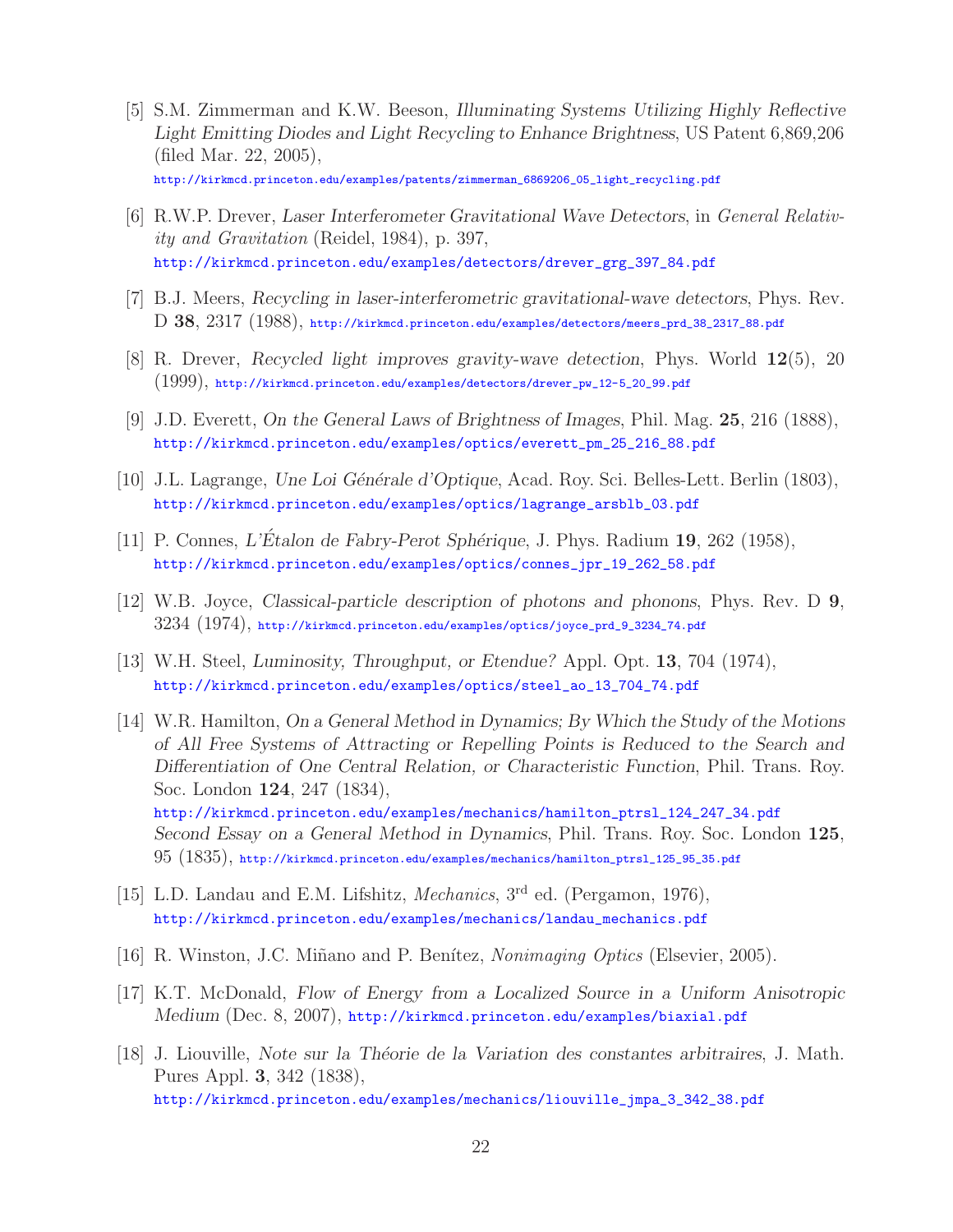- [19] D.D. Nolte, *The Tangled Tale of Phase Space*, Phys. Today **63** (4), 32 (Apr. 2010), http://kirkmcd.princeton.edu/examples/mechanics/nolte\_pt\_63\_4\_32\_10.pdf
- [20] R.K. Luneberg, *The Mathematical Theory of Optics* (mimeograph, 1944; reprinted by UC Press, Berkeley, 1964).
- [21] W.R, Hamilton, *Theory of Systems of Rays*, Trans. Roy. Irish Acad. **15**, 69 (1828), http://kirkmcd.princeton.edu/examples/optics/hamilton\_tria\_15\_69\_28.pdf
- [22] W.F.G. Swann, *Application of Liouville's Theorem to Electron Orbits in the Earth's Magnetic Field*, Phys. Rev. **44**, 224 (1933), http://kirkmcd.princeton.edu/examples/accel/swann\_pr\_44\_224\_33.pdf
- [23] R.L. Garwin, *The Design of Liquid Scintillation Cells*, Rev. Sci. Instr. **23**, 755 (1952), http://kirkmcd.princeton.edu/examples/optics/garwin\_rsi\_23\_755\_52.pdf
- [24] R.L. Garwin, *The Collection of Light from Scintillation Counters*, Rev. Sci. Instr. **31**, 1010 (1960), http://kirkmcd.princeton.edu/examples/optics/garwin\_rsi\_31\_1010\_60.pdf
- [25] R. Winston, *Light Collection within the Framework of Geometrical Optics*, J. Opt. Soc. Am. **60**, 245 (1970), http://kirkmcd.princeton.edu/examples/optics/winston\_josa\_60\_245\_70.pdf
- [26] W.T. Welford and R. Winston, *On the problem of ideal flux concentrators*, J. Opt. Soc. Am. **68**, 531 (1978), http://kirkmcd.princeton.edu/examples/optics/welford\_josa\_68\_531\_78.pdf
- [27] T. Sigurgeirsson, *Betatron oscillations in the strong focusing synchrotron*, CERN/T/TS-2 (Dec. 1952), http://kirkmcd.princeton.edu/examples/accel/sigurgeirsson\_CERN-T-TS-2.pdf
- [28] E.D. Courant and H.S. Snyder, *Theory of the Alternating-Gradient Synchrotron*, Ann. Phys. **3**, 1 (1958), http://kirkmcd.princeton.edu/examples/accel/courant\_ap\_3\_1\_58.pdf
- [29] K.T. McDonald, *Hamiltonian with* z *as the Independent Variable* (Mar. 19, 2011), http://kirkmcd.princeton.edu/examples/hamiltonian.pdf
- [30] S. Van der Meer, *Stochastic cooling and the accumulation of antiprotons*, Rev. Mod. Phys. **57**, 689 (1985), http://kirkmcd.princeton.edu/examples/accel/vandermeer\_rmp\_57\_689\_85.pdf
- [31] G.K O'Neill, *Storage Ring Synchrotron: Device for High-Energy Physics Research*, Phys. Rev. **102**, 1418 (1956), http://kirkmcd.princeton.edu/examples/accel/oneill\_pr\_102\_1418\_56.pdf
- [32] D.W. Kerst, *Some Estimates of Properties of Intersecting-Ring Accelerators*, MURA-88 (Dec. 3, 1955), http://kirkmcd.princeton.edu/mumu/physics/kerst\_mura-88.pdf
- [33] D.W. Kerst *et al.*, *Attainment of Very High Energy by Means of Intersecting Beams of Particles*, Phys. Rev. **102**, 590 (1956), http://kirkmcd.princeton.edu/examples/accel/kerst\_pr\_102\_590\_56.pdf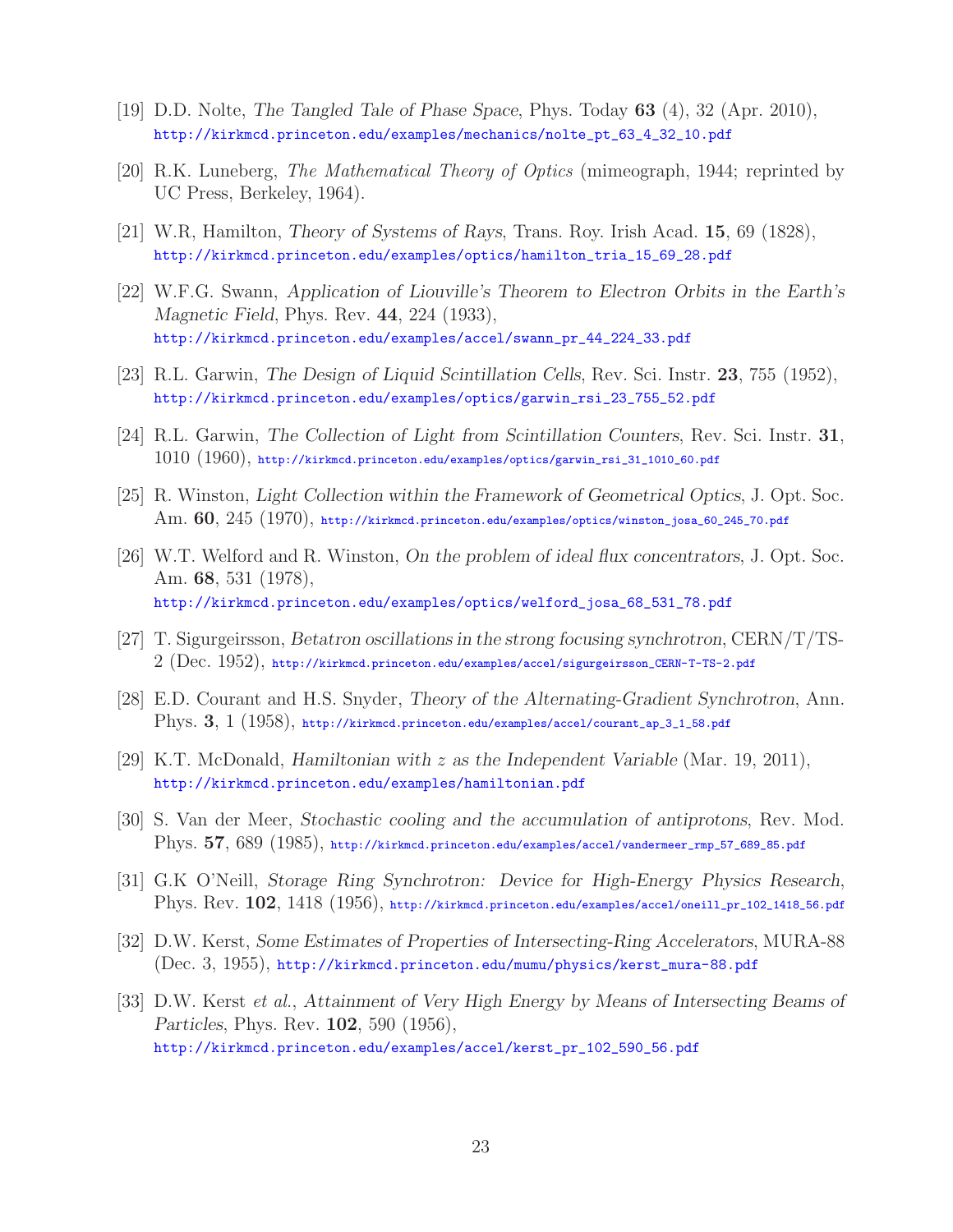- [34] K. Vermier, *The magic of the magic lantern (1660-1700): on analogical demonstration and the visualization of the invisible*, Brit. J. Hist. Sci. **38**, 127 (2005), http://kirkmcd.princeton.edu/examples/optics/vermier\_bjhs\_38\_127\_05.pdf
- [35] G. Sibbald, *Improvement in Magic-Lanterns*, US Patent 42,412 (Apr. 19, 1864), http://kirkmcd.princeton.edu/examples/patents/sibbald\_42412\_lantern\_64.pdf
- [36] G.G. Stokes, *On the Change of Refrangibility of Light*, Proc. Roy. Soc. London **142**, 463 (1852), http://kirkmcd.princeton.edu/examples/optics/stokes\_prsl\_142\_463\_52.pdf
- [37] E. Yablonovitch, *Inhibited Spontaneous Emission in Solid-State Physics and Electronics*, Phys. Rev. Lett. **58**, 2059 (1987), http://kirkmcd.princeton.edu/examples/optics/yablonovitch\_prl\_58\_2059\_87.pdf
- [38] A.J. Ouderkirk *et al.*, *Reflective Polarizer Display*, US Patent 5,828,488 (filed Mar. 10, 1995), http://kirkmcd.princeton.edu/examples/patents/ouderkirk\_5828488\_reflective\_polarizer\_95.pdf
- [39] K. Kraus, *Measuring Processes in Quantum Mechanics I. Continuous Observation and the Watchdog Effect*, Found. Phys. **11**, 549 (1981), http://kirkmcd.princeton.edu/examples/QM/kraus\_fp\_11\_549\_81.pdf
- [40] K.T. McDonald, *A Reflecting Polarizer as a Quantum Watchdog* (Dec. 23, 2012), http://kirkmcd.princeton.edu/examples/watchdog.pdf
- [41] B. Misra and E.C.G. Sudarshan, *The Zeno's paradox in quantum theory*, J. Math. Phys. **18**, 757 (1977), http://kirkmcd.princeton.edu/examples/QM/misra\_jmp\_18\_756\_77.pdf
- [42] Z. Yu *et al.*, *Thermal extraction: enhancing thermal emission of finite size macroscopic blackbody to far-field vacuum* (Nov. 4, 2012), http://arxiv.org/abs/1211.0653
- [43] D. Polder and M. Van Hove, *Theory of Radiative Heat Transfer between Closely Spaced Bodies*, Phys. Rev. B **4**, 3303 (1971), http://kirkmcd.princeton.edu/examples/optics/polder\_prb\_4\_3303\_71.pdf
- [44] C.F. Chenot, *Europium Activated Strontium Fluoroborate Phosphor*, US Patent 3,431,215 (filed Oct. 11, 1965), http://kirkmcd.princeton.edu/examples/patents/chenot\_3431215\_phosphor\_65.pdf
- [45] W. Wien, *Temperatur und Entropie der Strahlung*, Ann. Phys. **52**, 132 (1894), http://kirkmcd.princeton.edu/examples/optics/wien\_ap\_52\_132\_94.pdf
- [46] M. Planck, *Entropie und Temperatur strahlender W¨arme*, Ann. Phys. **1**, 719 (1900), http://kirkmcd.princeton.edu/examples/QM/planck\_ap\_1\_719\_00.pdf *Ueber das Gesetz der Energieverteilung im Normalspectrum*, Ann. Phys. **4**, 553 (1901), http://kirkmcd.princeton.edu/examples/QM/planck\_ap\_4\_553\_01.pdf http://kirkmcd.princeton.edu/examples/QM/planck\_ap\_4\_553\_01\_english.pdf
- [47] J. Stefan, *Uber die Beziehung zwischen der W¨ ¨ armestrahlung und der Temperatur*, Wien. Ber. **79**, 391 (1879), http://kirkmcd.princeton.edu/examples/statmech/stefan\_wb\_79\_391\_79\_french.pdf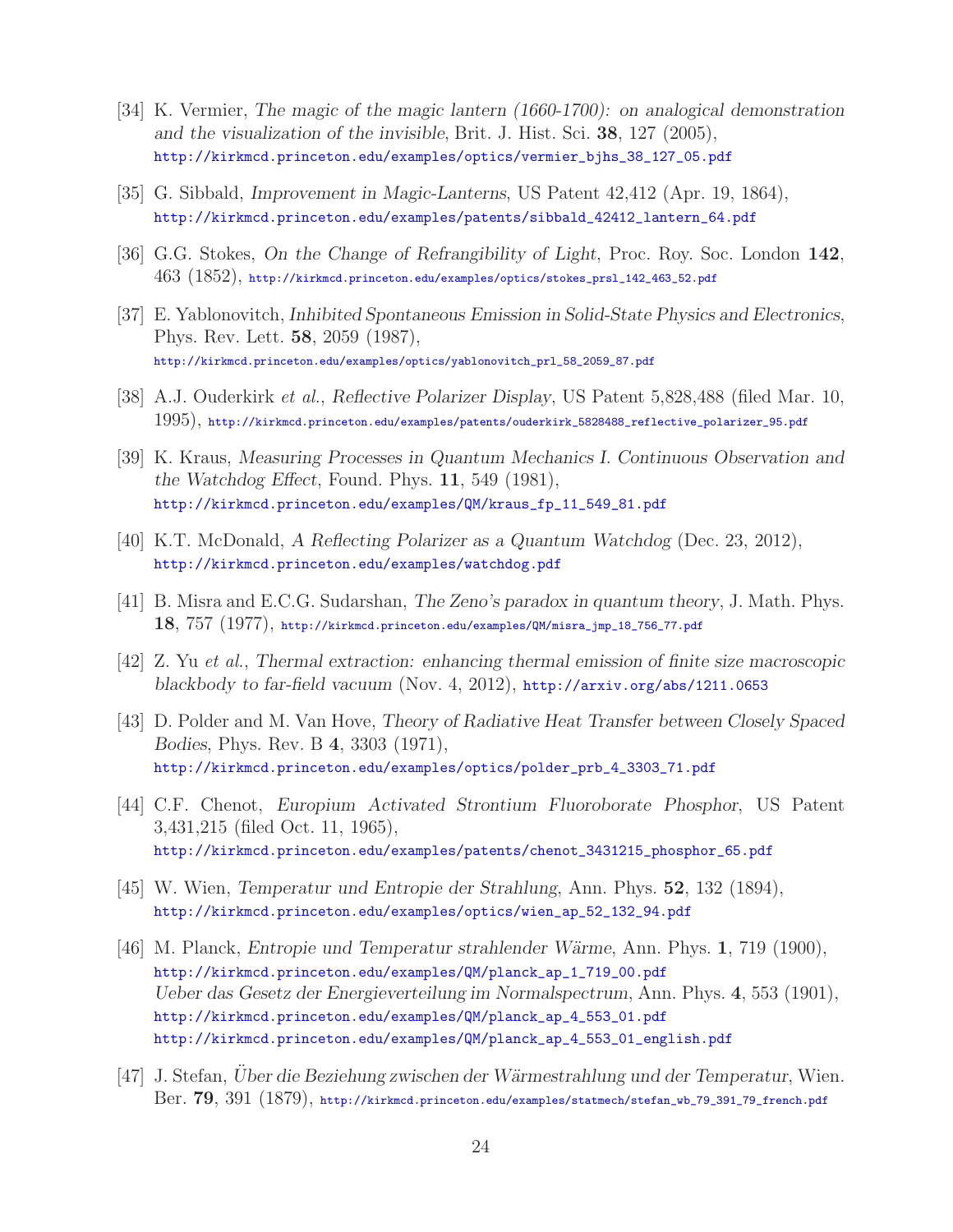- [48] L. Boltzmann, *Ableitung des Stefan'schen Gesetzes, betreffend die Abhängigkeit der W¨armestrahlung von der Temperatur aus der electromagnetischen Lichttheorie*, Ann. Phys. **22**, 291 (1884), http://kirkmcd.princeton.edu/examples/statmech/boltzmann\_ap\_22\_291\_84.pdf
- [49] G. Kirchhoff, *Ueber das Verhältnis zwischen dem Emissionsvermögen und dem Absorptionsverm¨ogen der K¨orper f¨ur W¨arme und Licht*, Ann. Phys. **109**, 275 (1860), http://kirkmcd.princeton.edu/examples/optics/kirchhoff\_ap\_109\_275\_60.pdf *On the Relation between the Radiating and Absorbing Powers of different Bodies for Light and Heat*, Phil. Mag. **20**, 1 (1860), http://kirkmcd.princeton.edu/examples/optics/kirchhoff\_pm\_20\_1\_60.pdf
- [50] M. Planck, *The Theory of Heat Radiation* (Blakiston, 1914; first German ed. 1906), http://kirkmcd.princeton.edu/examples/optics/planck\_heat\_radiation.pdf
- [51] L. Landau, *On the Thermodynamics of Photoluminescence*, J. Phys. (USSR) **10**, 503  $(1946)$ , http://kirkmcd.princeton.edu/examples/optics/landau\_jpussr\_10\_503\_46.pdf
- [52] M. Florescu *et al.*, *Improving solar cell efficiency using photonic band-gap materials*, Sol. En. Mat. Sol. Cells **91**, 1599 (2007), http://kirkmcd.princeton.edu/examples/optics/florescu\_semsc\_91\_1599\_07.pdf
- [53] J.A. Schuller, T. Taubner and M.L. Brongersma, *Optical antenna thermal emitters*, Nat. Phot. **3**, 658 (2009), http://kirkmcd.princeton.edu/examples/optics/schuller\_np\_3\_658\_09.pdf
- [54] P. Santhanam, D.J. Gray, Jr, and R.J. Ram, *Thermoelectrically Pumped Light-Emitting Diodes Operating above Unity Efficiency*, Phys. Rev. Lett. **108**, 097403 (2012), http: //kirkmcd.princeton.edu/examples/optics/santhanam\_prl\_108\_097403\_12.pdf
- [55] U. Harbola, S. Rahav, and S. Mukamel, *Quantum heat engines: A thermodynamic analysis of power and efficiency*, Eur. Phys. Lett. **99**, 50005 (2012), http://kirkmcd.princeton.edu/examples/optics/harbola\_epl\_99\_50005\_12.pdf
- [56] M.A. Weinstein, *Thermodynamic Limitation on the Conversion of Heat into Light*, J. Opt. Soc. Am. **50**, 597 (1960), http://kirkmcd.princeton.edu/examples/optics/weinstein\_josa\_50\_597\_60.pdf
- [57] M.A. Weinstein, *Thermodynamics of Radiative Emission Processes*, Phys. Rev. **119**, 499 (1960), http://kirkmcd.princeton.edu/examples/optics/weinstein\_pr\_119\_499\_60.pdf
- [58] P.T. Landsberg and D.A. Evans, *Thermodynamic Limits for Some Light-Producing Devices*, Phys. Rev. **166**, 242 (1968), http://kirkmcd.princeton.edu/examples/optics/landsberg\_pr\_166\_242\_68.pdf
- [59] P. Pringsheim, Zwei Bemerkungen über den Unterschied von Lumineszenz- und Tem*peraturstrahlung*, Z. Phys. **57**, 739 (1929), http://kirkmcd.princeton.edu/examples/optics/pringsheim\_zp\_57\_739\_29.pdf